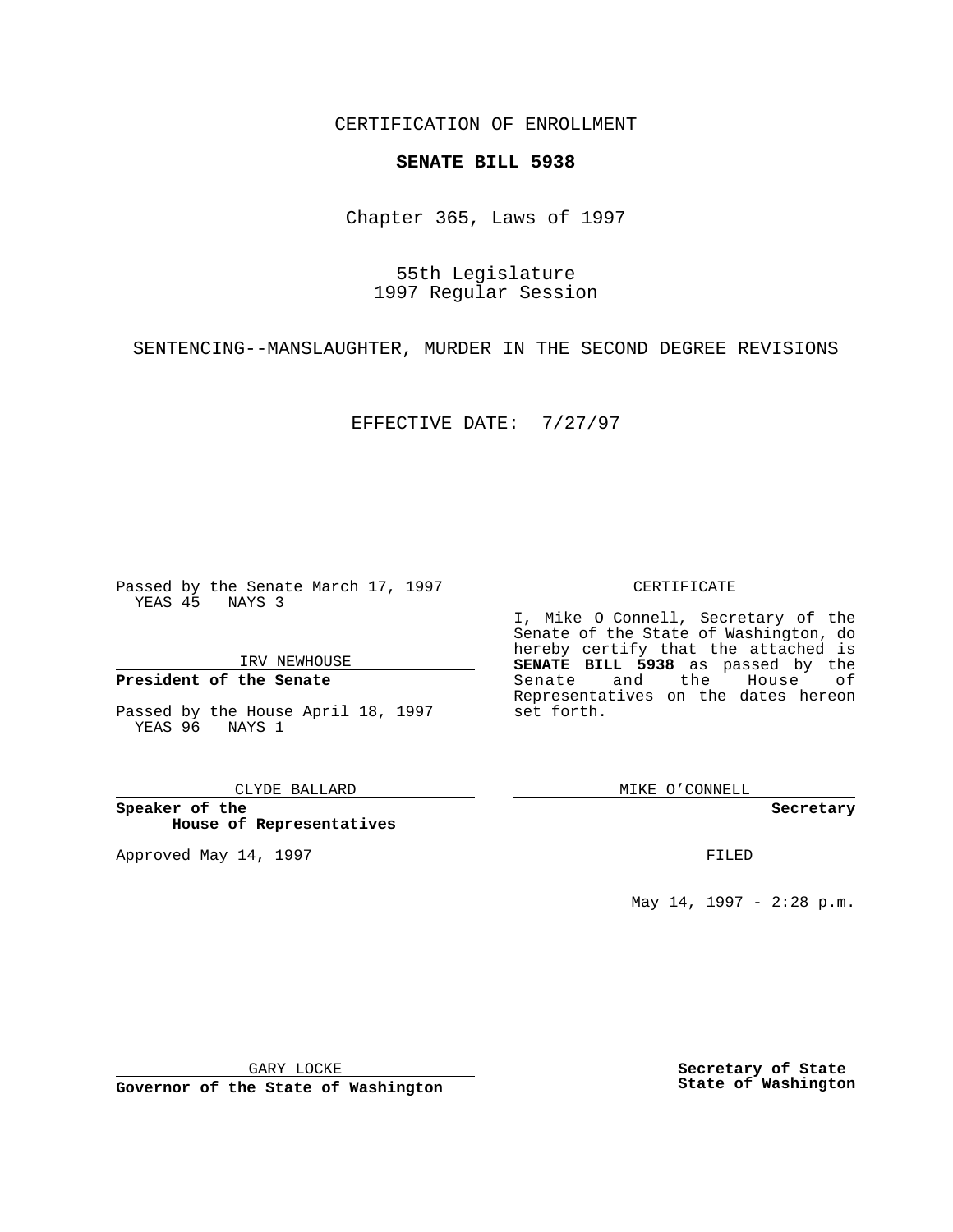# **SENATE BILL 5938** \_\_\_\_\_\_\_\_\_\_\_\_\_\_\_\_\_\_\_\_\_\_\_\_\_\_\_\_\_\_\_\_\_\_\_\_\_\_\_\_\_\_\_\_\_\_\_

\_\_\_\_\_\_\_\_\_\_\_\_\_\_\_\_\_\_\_\_\_\_\_\_\_\_\_\_\_\_\_\_\_\_\_\_\_\_\_\_\_\_\_\_\_\_\_

Passed Legislature - 1997 Regular Session

## **State of Washington 55th Legislature 1997 Regular Session**

**By** Senators Roach, Long, Zarelli, Haugen, Benton, Finkbeiner, Oke, Swecker, Anderson, Stevens, Winsley, Strannigan and Schow

Read first time 02/20/97. Referred to Committee on Law & Justice.

 AN ACT Relating to sentencing; amending RCW 9.94A.040, 9.94A.310, 9A.32.060, and 9A.32.070; reenacting and amending RCW 9.94A.030 and 9.94A.320; and prescribing penalties.

BE IT ENACTED BY THE LEGISLATURE OF THE STATE OF WASHINGTON:

 **Sec. 1.** RCW 9.94A.030 and 1996 c 289 s 1 and 1996 c 275 s 5 are each reenacted and amended to read as follows:

 Unless the context clearly requires otherwise, the definitions in this section apply throughout this chapter.

 (1) "Collect," or any derivative thereof, "collect and remit," or "collect and deliver," when used with reference to the department of corrections, means that the department is responsible for monitoring and enforcing the offender's sentence with regard to the legal financial obligation, receiving payment thereof from the offender, and, consistent with current law, delivering daily the entire payment to the superior court clerk without depositing it in a departmental account. (2) "Commission" means the sentencing guidelines commission.

 (3) "Community corrections officer" means an employee of the department who is responsible for carrying out specific duties in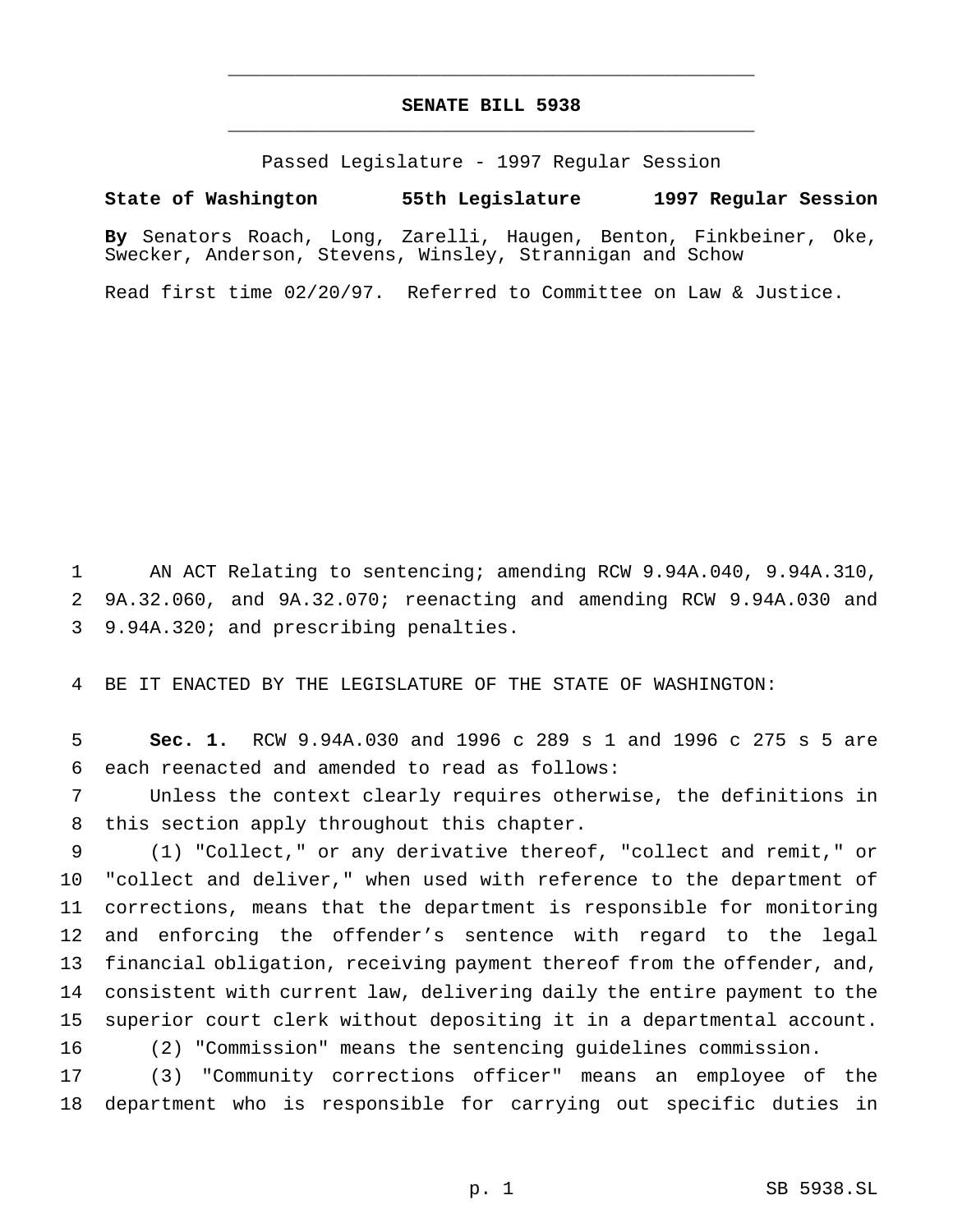supervision of sentenced offenders and monitoring of sentence conditions.

 (4) "Community custody" means that portion of an inmate's sentence of confinement in lieu of earned early release time or imposed pursuant to RCW 9.94A.120 (6), (8), or (10) served in the community subject to controls placed on the inmate's movement and activities by the department of corrections.

 (5) "Community placement" means that period during which the offender is subject to the conditions of community custody and/or postrelease supervision, which begins either upon completion of the term of confinement (postrelease supervision) or at such time as the offender is transferred to community custody in lieu of earned early release. Community placement may consist of entirely community custody, entirely postrelease supervision, or a combination of the two. (6) "Community service" means compulsory service, without compensation, performed for the benefit of the community by the offender.

 (7) "Community supervision" means a period of time during which a convicted offender is subject to crime-related prohibitions and other sentence conditions imposed by a court pursuant to this chapter or RCW 16.52.200(6) or 46.61.524. For first-time offenders, the supervision may include crime-related prohibitions and other conditions imposed pursuant to RCW 9.94A.120(5). For purposes of the interstate compact for out-of-state supervision of parolees and probationers, RCW 9.95.270, community supervision is the functional equivalent of probation and should be considered the same as probation by other states.

 (8) "Confinement" means total or partial confinement as defined in this section.

 (9) "Conviction" means an adjudication of guilt pursuant to Titles 10 or 13 RCW and includes a verdict of guilty, a finding of guilty, and acceptance of a plea of guilty.

 (10) "Court-ordered legal financial obligation" means a sum of money that is ordered by a superior court of the state of Washington for legal financial obligations which may include restitution to the victim, statutorily imposed crime victims' compensation fees as assessed pursuant to RCW 7.68.035, court costs, county or interlocal drug funds, court-appointed attorneys' fees, and costs of defense, fines, and any other financial obligation that is assessed to the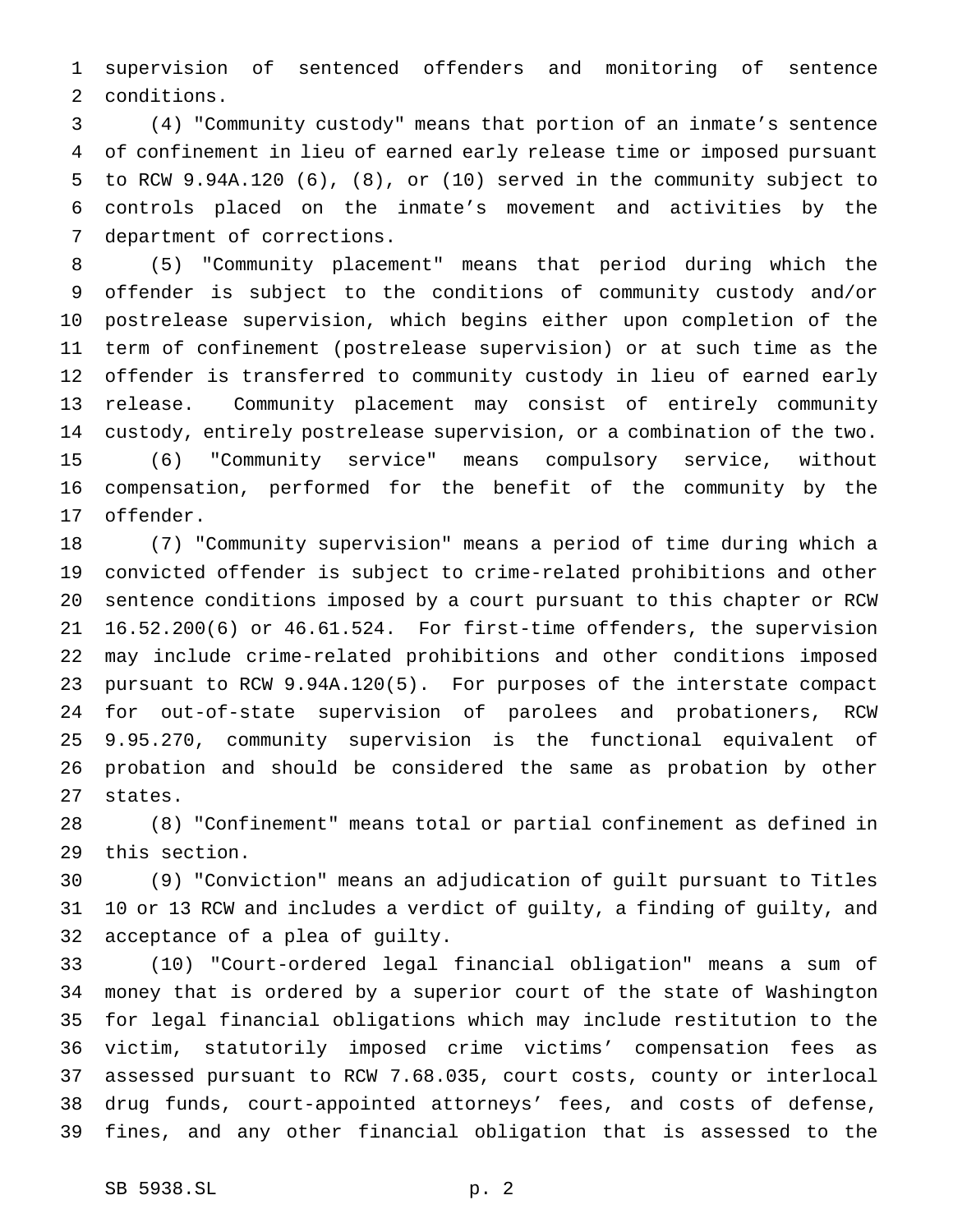offender as a result of a felony conviction. Upon conviction for vehicular assault while under the influence of intoxicating liquor or any drug, RCW 46.61.522(1)(b), or vehicular homicide while under the influence of intoxicating liquor or any drug, RCW 46.61.520(1)(a), legal financial obligations may also include payment to a public agency of the expense of an emergency response to the incident resulting in the conviction, subject to the provisions in RCW 38.52.430.

 (11) "Crime-related prohibition" means an order of a court prohibiting conduct that directly relates to the circumstances of the crime for which the offender has been convicted, and shall not be construed to mean orders directing an offender affirmatively to participate in rehabilitative programs or to otherwise perform affirmative conduct.

 (12)(a) "Criminal history" means the list of a defendant's prior convictions, whether in this state, in federal court, or elsewhere. The history shall include, where known, for each conviction (i) whether the defendant has been placed on probation and the length and terms thereof; and (ii) whether the defendant has been incarcerated and the length of incarceration.

 (b) "Criminal history" shall always include juvenile convictions for sex offenses and serious violent offenses and shall also include a defendant's other prior convictions in juvenile court if: (i) The conviction was for an offense which is a felony or a serious traffic offense and is criminal history as defined in RCW 13.40.020(9); (ii) the defendant was fifteen years of age or older at the time the offense was committed; and (iii) with respect to prior juvenile class B and C felonies or serious traffic offenses, the defendant was less than twenty-three years of age at the time the offense for which he or she is being sentenced was committed.

 (13) "Day fine" means a fine imposed by the sentencing judge that equals the difference between the offender's net daily income and the reasonable obligations that the offender has for the support of the offender and any dependents.

 (14) "Day reporting" means a program of enhanced supervision designed to monitor the defendant's daily activities and compliance with sentence conditions, and in which the defendant is required to report daily to a specific location designated by the department or the sentencing judge.

(15) "Department" means the department of corrections.

p. 3 SB 5938.SL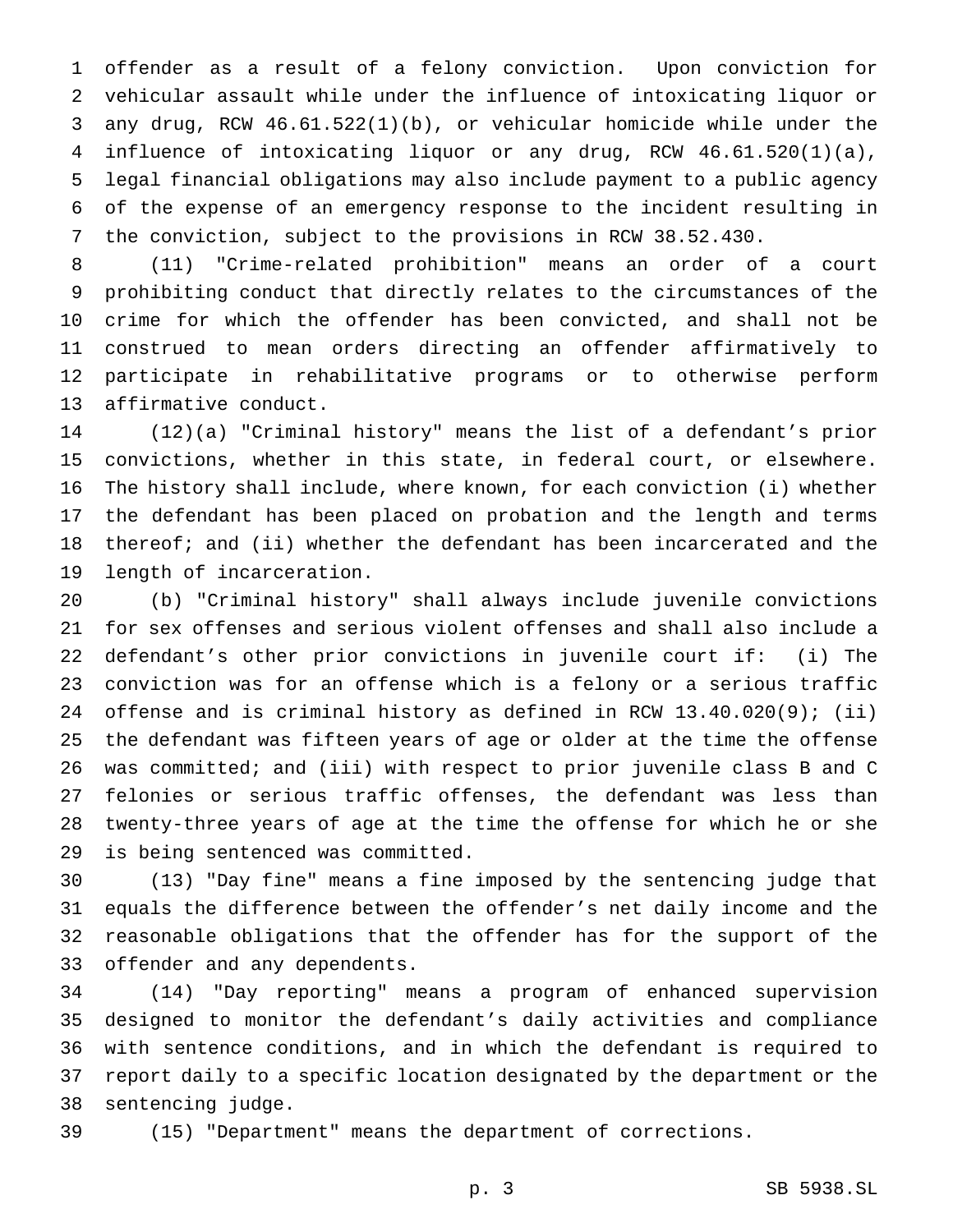(16) "Determinate sentence" means a sentence that states with exactitude the number of actual years, months, or days of total confinement, of partial confinement, of community supervision, the number of actual hours or days of community service work, or dollars or terms of a legal financial obligation. The fact that an offender through "earned early release" can reduce the actual period of confinement shall not affect the classification of the sentence as a determinate sentence.

 (17) "Disposable earnings" means that part of the earnings of an individual remaining after the deduction from those earnings of any amount required by law to be withheld. For the purposes of this definition, "earnings" means compensation paid or payable for personal services, whether denominated as wages, salary, commission, bonuses, or otherwise, and, notwithstanding any other provision of law making the payments exempt from garnishment, attachment, or other process to satisfy a court-ordered legal financial obligation, specifically includes periodic payments pursuant to pension or retirement programs, or insurance policies of any type, but does not include payments made under Title 50 RCW, except as provided in RCW 50.40.020 and 50.40.050, or Title 74 RCW.

(18) "Drug offense" means:

 (a) Any felony violation of chapter 69.50 RCW except possession of a controlled substance (RCW 69.50.401(d)) or forged prescription for a controlled substance (RCW 69.50.403);

 (b) Any offense defined as a felony under federal law that relates to the possession, manufacture, distribution, or transportation of a controlled substance; or

 (c) Any out-of-state conviction for an offense that under the laws of this state would be a felony classified as a drug offense under (a) of this subsection.

(19) "Escape" means:

 (a) Escape in the first degree (RCW 9A.76.110), escape in the second degree (RCW 9A.76.120), willful failure to return from furlough (RCW 72.66.060), willful failure to return from work release (RCW 72.65.070), or willful failure to be available for supervision by the department while in community custody (RCW 72.09.310); or

 (b) Any federal or out-of-state conviction for an offense that under the laws of this state would be a felony classified as an escape under (a) of this subsection.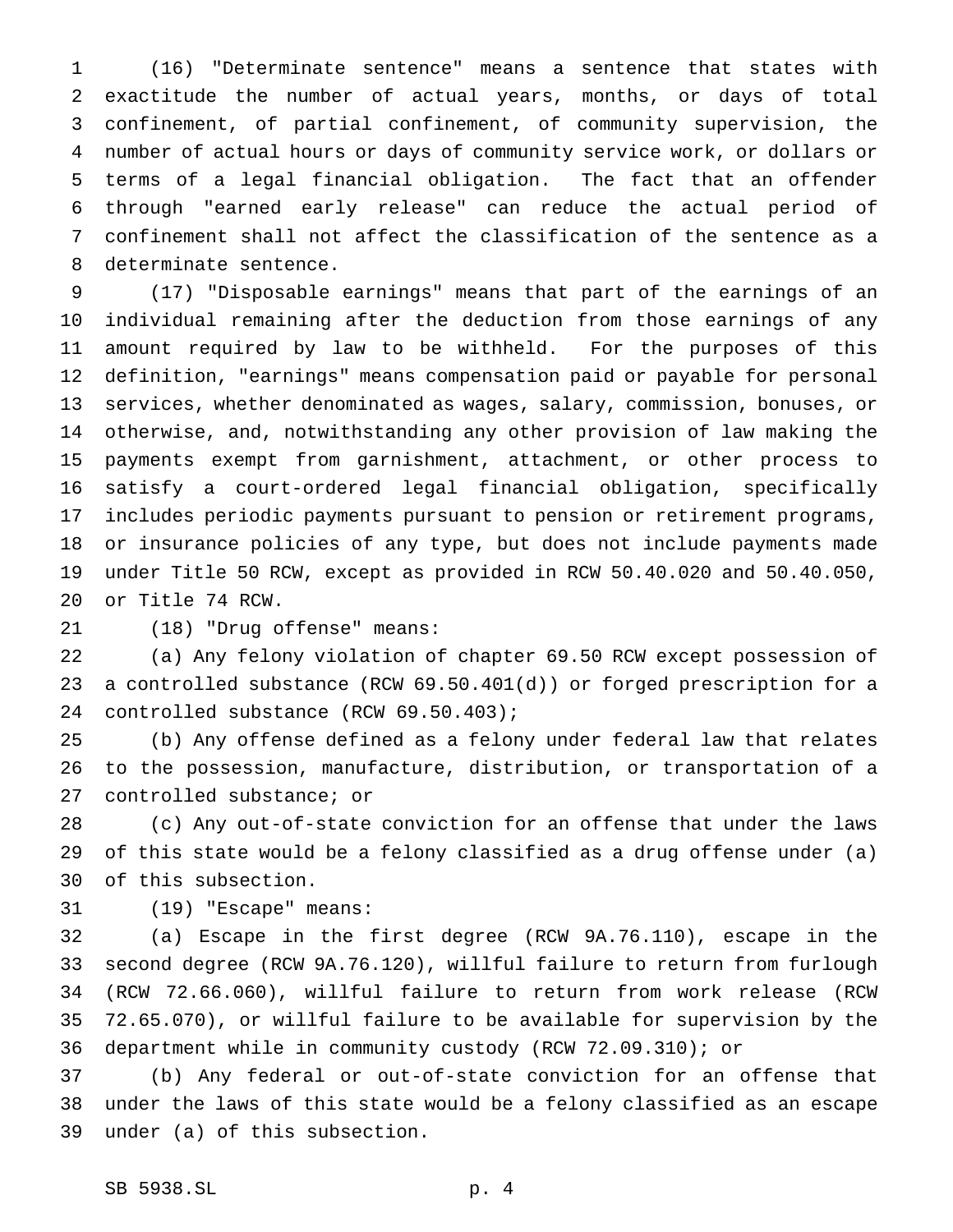(20) "Felony traffic offense" means:

 (a) Vehicular homicide (RCW 46.61.520), vehicular assault (RCW 46.61.522), eluding a police officer (RCW 46.61.024), or felony hit-and-run injury-accident (RCW 46.52.020(4)); or

 (b) Any federal or out-of-state conviction for an offense that under the laws of this state would be a felony classified as a felony traffic offense under (a) of this subsection.

 (21) "Fines" means the requirement that the offender pay a specific sum of money over a specific period of time to the court.

 (22)(a) "First-time offender" means any person who is convicted of a felony (i) not classified as a violent offense or a sex offense under this chapter, or (ii) that is not the manufacture, delivery, or possession with intent to manufacture or deliver a controlled substance classified in schedule I or II that is a narcotic drug, nor the manufacture, delivery, or possession with intent to deliver methamphetamine, its salts, isomers, and salts of its isomers as defined in RCW 69.50.206(d)(2), nor the selling for profit of any controlled substance or counterfeit substance classified in schedule I, RCW 69.50.204, except leaves and flowering tops of marihuana, and except as provided in (b) of this subsection, who previously has never been convicted of a felony in this state, federal court, or another state, and who has never participated in a program of deferred prosecution for a felony offense.

 (b) For purposes of (a) of this subsection, a juvenile adjudication for an offense committed before the age of fifteen years is not a previous felony conviction except for adjudications of sex offenses and serious violent offenses.

 (23) "Most serious offense" means any of the following felonies or a felony attempt to commit any of the following felonies, as now existing or hereafter amended:

 (a) Any felony defined under any law as a class A felony or criminal solicitation of or criminal conspiracy to commit a class A felony;

- (b) Assault in the second degree;
- (c) Assault of a child in the second degree;
- (d) Child molestation in the second degree;
- (e) Controlled substance homicide;
- (f) Extortion in the first degree;
- (g) Incest when committed against a child under age fourteen;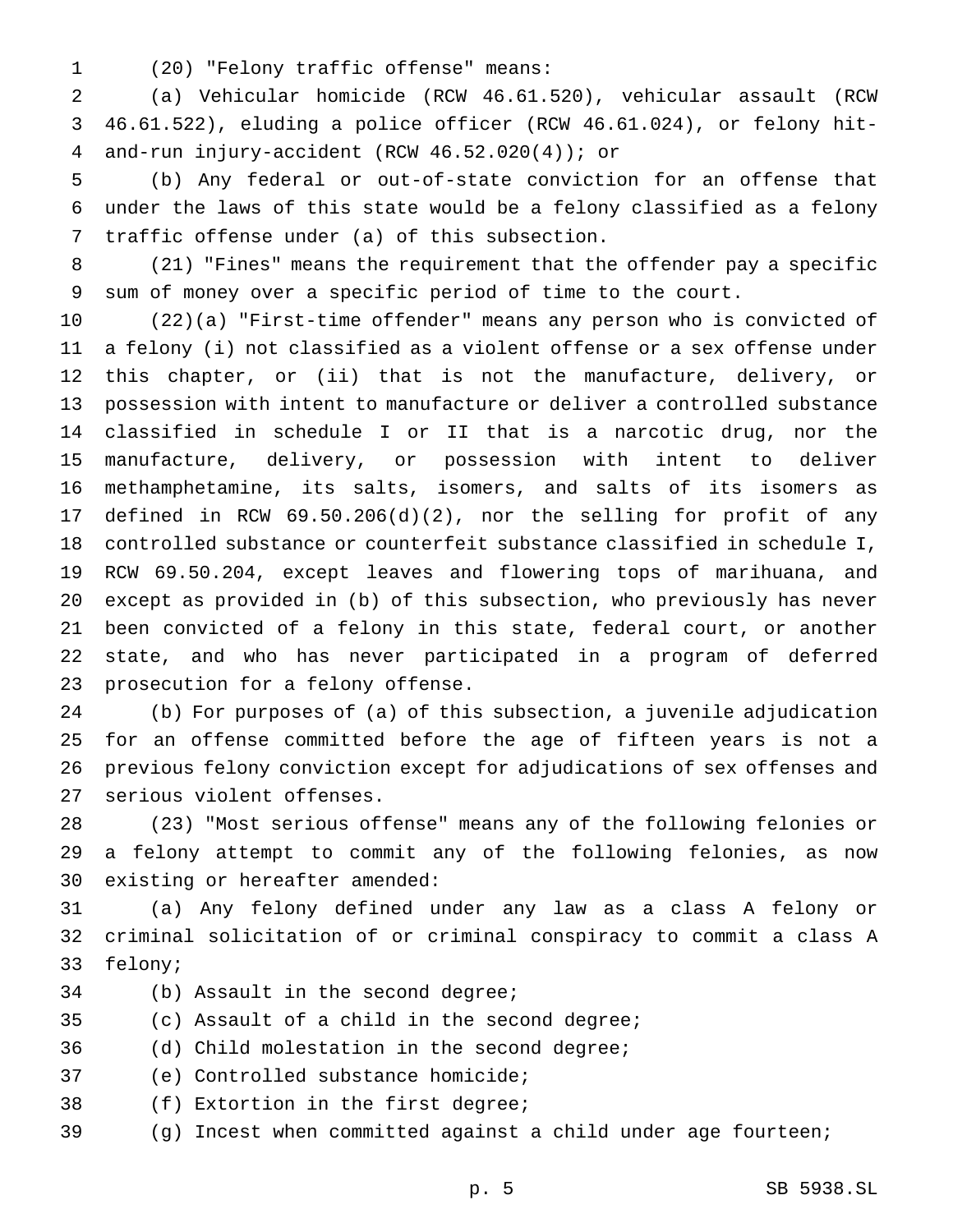(h) Indecent liberties; (i) Kidnapping in the second degree; (j) Leading organized crime; (k) Manslaughter in the first degree; (l) Manslaughter in the second degree; (m) Promoting prostitution in the first degree; (n) Rape in the third degree; 8 (o) Robbery in the second degree; (p) Sexual exploitation; (q) Vehicular assault; (r) Vehicular homicide, when proximately caused by the driving of any vehicle by any person while under the influence of intoxicating liquor or any drug as defined by RCW 46.61.502, or by the operation of 14 any vehicle in a reckless manner; (s) Any other class B felony offense with a finding of sexual motivation, as "sexual motivation" is defined under this section; (t) Any other felony with a deadly weapon verdict under RCW 9.94A.125; (u) Any felony offense in effect at any time prior to December 2, 1993, that is comparable to a most serious offense under this subsection, or any federal or out-of-state conviction for an offense that under the laws of this state would be a felony classified as a most serious offense under this subsection. (24) "Nonviolent offense" means an offense which is not a violent offense. (25) "Offender" means a person who has committed a felony established by state law and is eighteen years of age or older or is less than eighteen years of age but whose case has been transferred by the appropriate juvenile court to a criminal court pursuant to RCW 13.40.110. Throughout this chapter, the terms "offender" and "defendant" are used interchangeably. (26) "Partial confinement" means confinement for no more than one year in a facility or institution operated or utilized under contract by the state or any other unit of government, or, if home detention or work crew has been ordered by the court, in an approved residence, for a substantial portion of each day with the balance of the day spent in the community. Partial confinement includes work release, home detention, work crew, and a combination of work crew and home detention as defined in this section.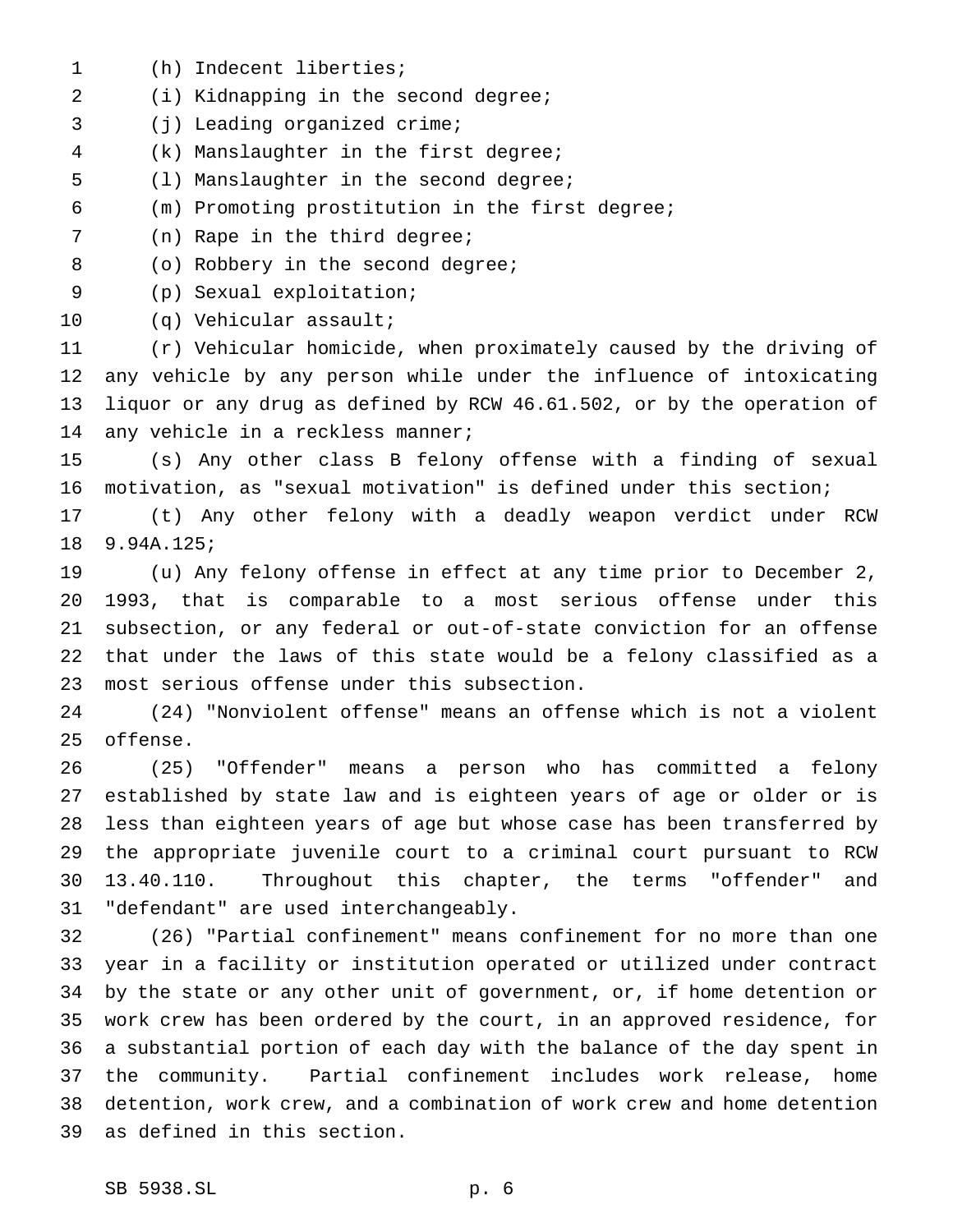- 
- (27) "Persistent offender" is an offender who:

 (a)(i) Has been convicted in this state of any felony considered a most serious offense; and

 (ii) Has, before the commission of the offense under (a) of this subsection, been convicted as an offender on at least two separate occasions, whether in this state or elsewhere, of felonies that under the laws of this state would be considered most serious offenses and would be included in the offender score under RCW 9.94A.360; provided that of the two or more previous convictions, at least one conviction must have occurred before the commission of any of the other most serious offenses for which the offender was previously convicted; or

 (b)(i) Has been convicted of (A) rape in the first degree, rape in the second degree, or indecent liberties by forcible compulsion; (B) murder in the first degree, murder in the second degree, kidnapping in the first degree, kidnapping in the second degree, assault in the first degree, assault in the second degree, or burglary in the first degree, with a finding of sexual motivation; or (C) an attempt to commit any 18 crime listed in this subsection  $(27)(b)(i)$ ; and

 (ii) Has, before the commission of the offense under (b)(i) of this subsection, been convicted as an offender on at least one occasion, whether in this state or elsewhere, of an offense listed in (b)(i) of this subsection.

 (28) "Postrelease supervision" is that portion of an offender's community placement that is not community custody.

 (29) "Restitution" means the requirement that the offender pay a specific sum of money over a specific period of time to the court as payment of damages. The sum may include both public and private costs. The imposition of a restitution order does not preclude civil redress.

(30) "Serious traffic offense" means:

 (a) Driving while under the influence of intoxicating liquor or any drug (RCW 46.61.502), actual physical control while under the influence of intoxicating liquor or any drug (RCW 46.61.504), reckless driving 33 (RCW  $46.61.500$ ), or hit-and-run an attended vehicle (RCW  $46.52.020(5)$ ); or

 (b) Any federal, out-of-state, county, or municipal conviction for an offense that under the laws of this state would be classified as a serious traffic offense under (a) of this subsection.

 (31) "Serious violent offense" is a subcategory of violent offense and means: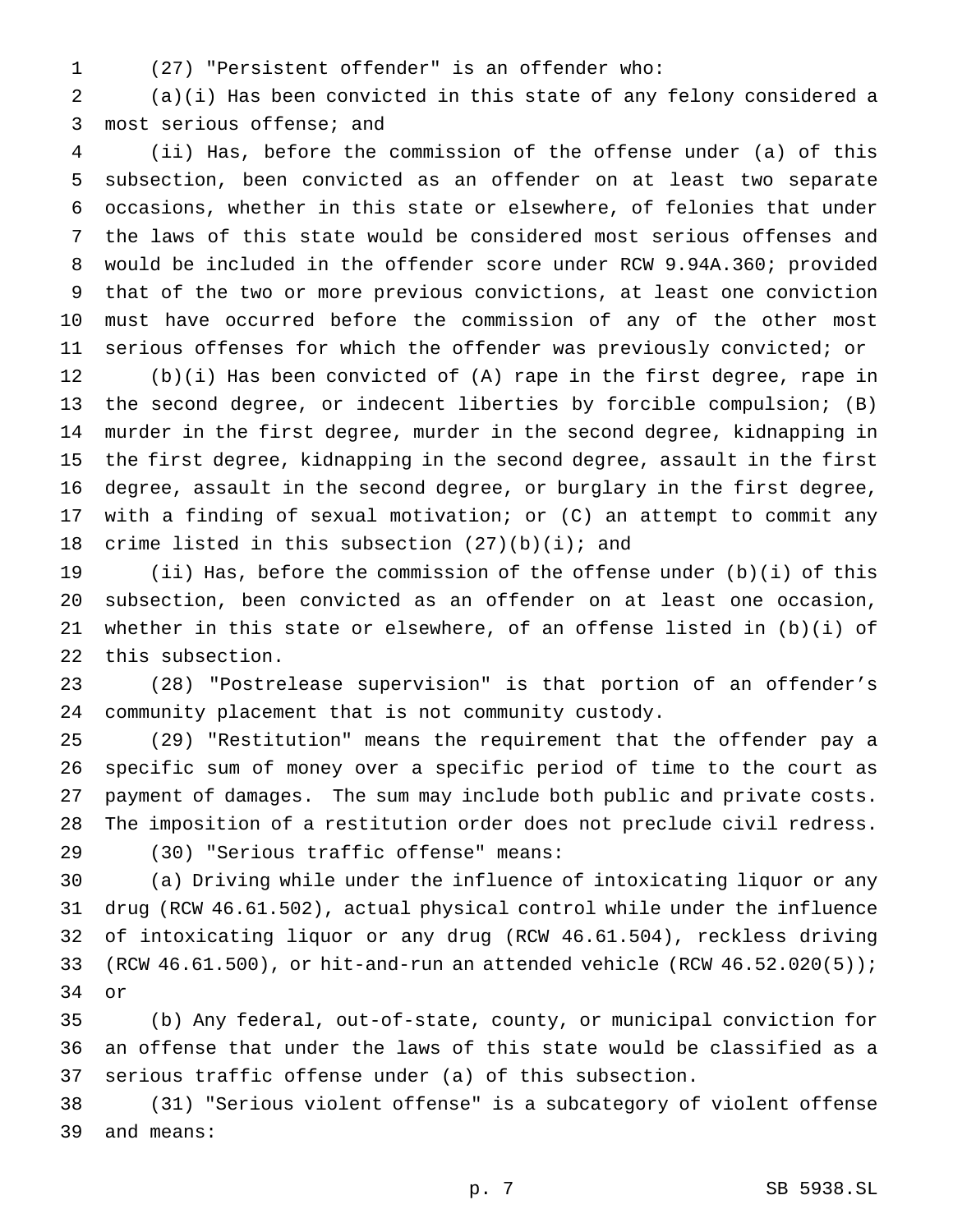(a) Murder in the first degree, homicide by abuse, murder in the second degree, manslaughter in the first degree, assault in the first degree, kidnapping in the first degree, or rape in the first degree, assault of a child in the first degree, or an attempt, criminal solicitation, or criminal conspiracy to commit one of these felonies; or

 (b) Any federal or out-of-state conviction for an offense that under the laws of this state would be a felony classified as a serious violent offense under (a) of this subsection.

 (32) "Sentence range" means the sentencing court's discretionary range in imposing a nonappealable sentence.

(33) "Sex offense" means:

 (a) A felony that is a violation of chapter 9A.44 RCW or RCW 9A.64.020 or 9.68A.090 or a felony that is, under chapter 9A.28 RCW, a criminal attempt, criminal solicitation, or criminal conspiracy to commit such crimes;

 (b) A felony with a finding of sexual motivation under RCW 9.94A.127 or 13.40.135; or

 (c) Any federal or out-of-state conviction for an offense that under the laws of this state would be a felony classified as a sex offense under (a) of this subsection.

 (34) "Sexual motivation" means that one of the purposes for which the defendant committed the crime was for the purpose of his or her sexual gratification.

 (35) "Total confinement" means confinement inside the physical boundaries of a facility or institution operated or utilized under contract by the state or any other unit of government for twenty-four hours a day, or pursuant to RCW 72.64.050 and 72.64.060.

 (36) "Transition training" means written and verbal instructions and assistance provided by the department to the offender during the two weeks prior to the offender's successful completion of the work ethic camp program. The transition training shall include instructions in the offender's requirements and obligations during the offender's period of community custody.

 (37) "Victim" means any person who has sustained emotional, psychological, physical, or financial injury to person or property as a direct result of the crime charged.

(38) "Violent offense" means: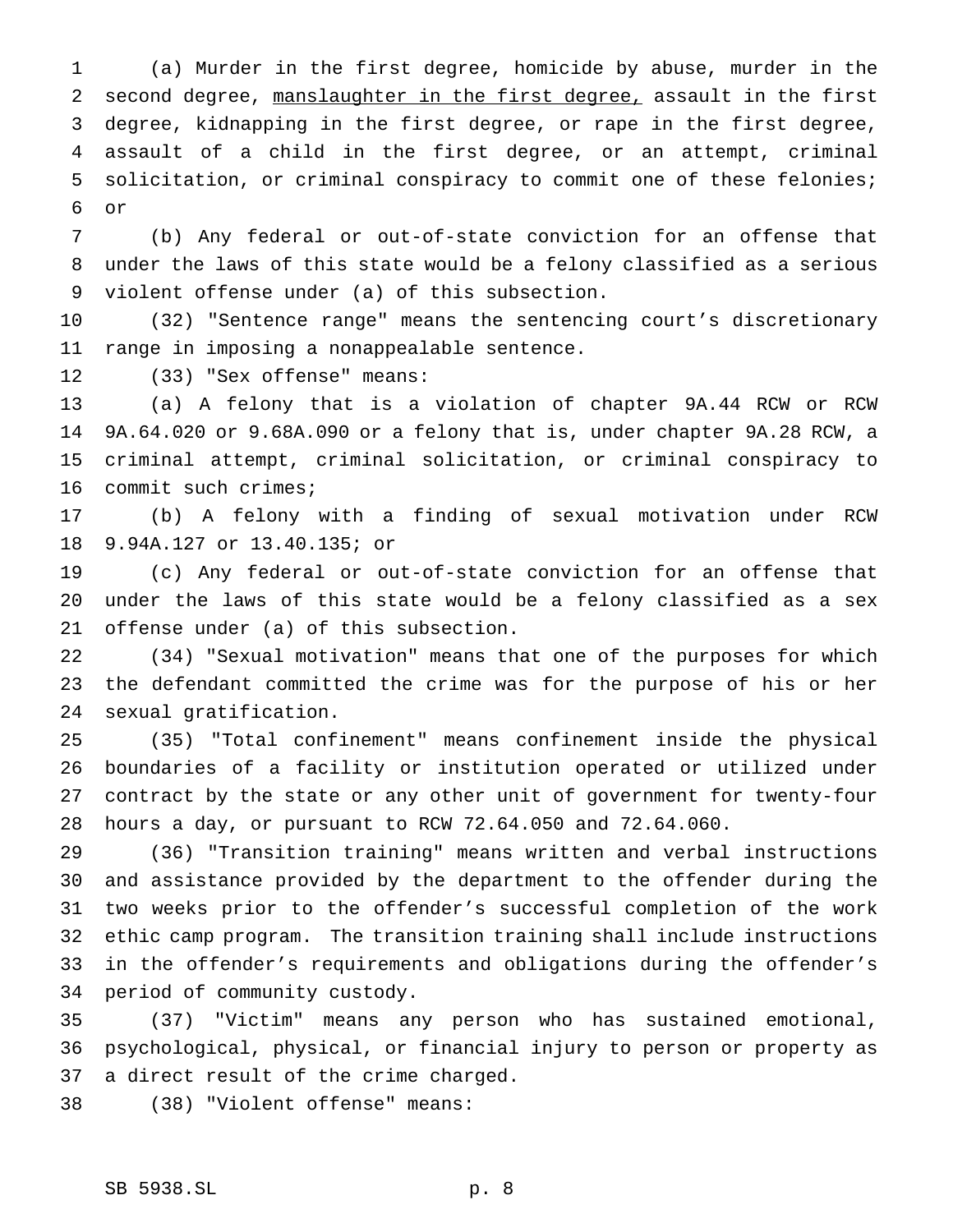(a) Any of the following felonies, as now existing or hereafter amended: Any felony defined under any law as a class A felony or an attempt to commit a class A felony, criminal solicitation of or criminal conspiracy to commit a class A felony, manslaughter in the first degree, manslaughter in the second degree, indecent liberties if committed by forcible compulsion, kidnapping in the second degree, arson in the second degree, assault in the second degree, assault of a child in the second degree, extortion in the first degree, robbery in the second degree, vehicular assault, and vehicular homicide, when proximately caused by the driving of any vehicle by any person while under the influence of intoxicating liquor or any drug as defined by 12 RCW 46.61.502, or by the operation of any vehicle in a reckless manner; (b) Any conviction for a felony offense in effect at any time prior to July 1, 1976, that is comparable to a felony classified as a violent offense in (a) of this subsection; and

 (c) Any federal or out-of-state conviction for an offense that under the laws of this state would be a felony classified as a violent offense under (a) or (b) of this subsection.

 (39) "Work crew" means a program of partial confinement consisting of civic improvement tasks for the benefit of the community of not less than thirty-five hours per week that complies with RCW 9.94A.135. The civic improvement tasks shall have minimal negative impact on existing private industries or the labor force in the county where the service or labor is performed. The civic improvement tasks shall not affect employment opportunities for people with developmental disabilities contracted through sheltered workshops as defined in RCW 82.04.385. Only those offenders sentenced to a facility operated or utilized under contract by a county or the state are eligible to participate on a work crew. Offenders sentenced for a sex offense as defined in subsection (33) of this section are not eligible for the work crew program.

 (40) "Work ethic camp" means an alternative incarceration program designed to reduce recidivism and lower the cost of corrections by requiring offenders to complete a comprehensive array of real-world job and vocational experiences, character-building work ethics training, life management skills development, substance abuse rehabilitation, counseling, literacy training, and basic adult education.

 (41) "Work release" means a program of partial confinement available to offenders who are employed or engaged as a student in a regular course of study at school. Participation in work release shall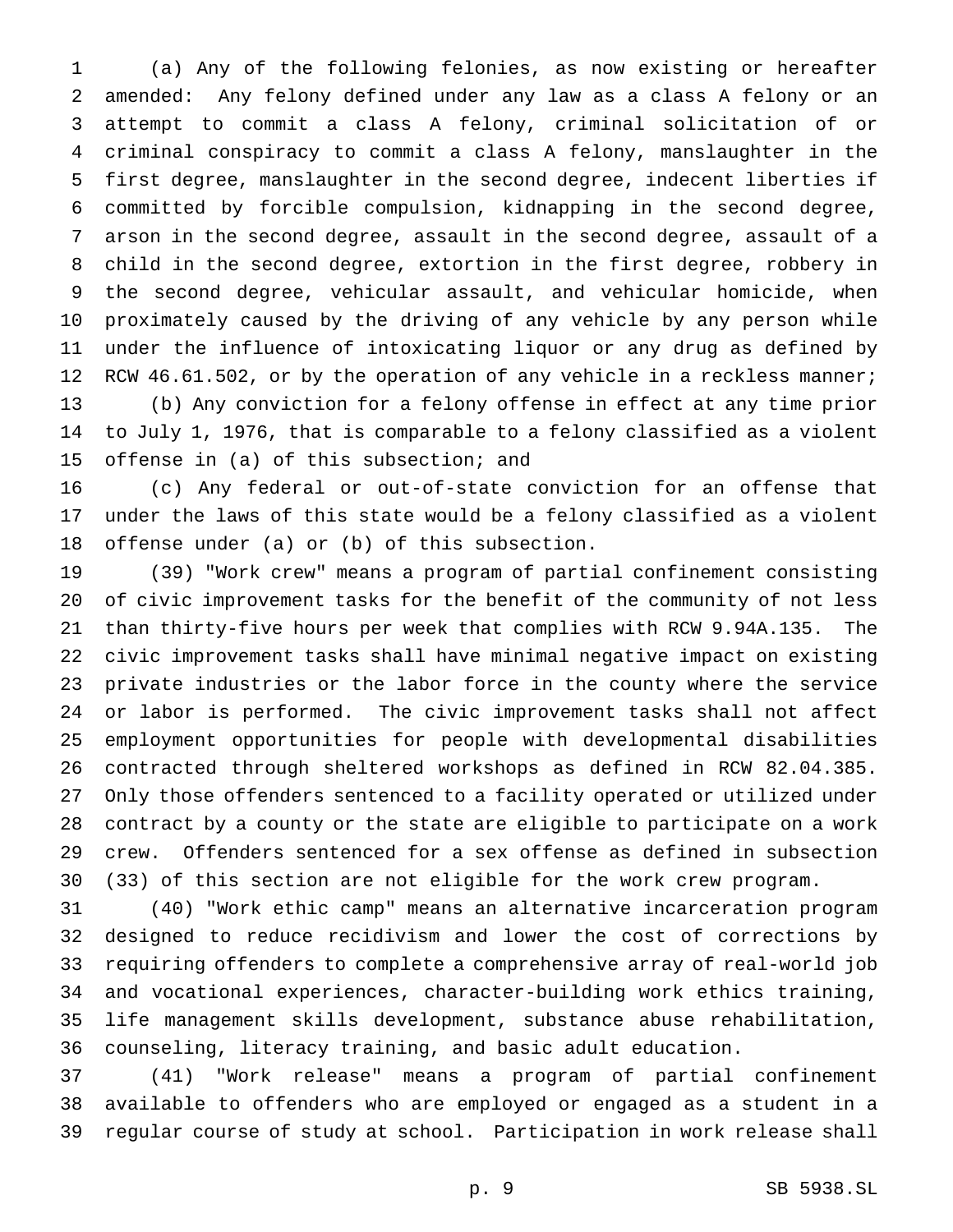be conditioned upon the offender attending work or school at regularly defined hours and abiding by the rules of the work release facility.

 (42) "Home detention" means a program of partial confinement available to offenders wherein the offender is confined in a private residence subject to electronic surveillance.

 **Sec. 2.** RCW 9.94A.040 and 1996 c 232 s 1 are each amended to read as follows:

 (1) A sentencing guidelines commission is established as an agency of state government.

 (2) The legislature finds that the commission, having accomplished its original statutory directive to implement this chapter, and having expertise in sentencing practice and policies, shall:

 (a) Evaluate state sentencing policy, to include whether the sentencing ranges and standards are consistent with and further:

 (i) The purposes of this chapter as defined in RCW 9.94A.010; and (ii) The intent of the legislature to emphasize confinement for the violent offender and alternatives to confinement for the nonviolent offender.

 The commission shall provide the governor and the legislature with its evaluation and recommendations under this subsection not later than December 1, 1996, and every two years thereafter;

 (b) Recommend to the legislature revisions or modifications to the standard sentence ranges, state sentencing policy, prosecuting standards, and other standards. If implementation of the revisions or modifications would result in exceeding the capacity of correctional facilities, then the commission shall accompany its recommendation with an additional list of standard sentence ranges which are consistent with correction capacity;

 (c) Study the existing criminal code and from time to time make recommendations to the legislature for modification;

 (d)(i) Serve as a clearinghouse and information center for the collection, preparation, analysis, and dissemination of information on state and local adult and juvenile sentencing practices; (ii) develop and maintain a computerized adult and juvenile sentencing information system by individual superior court judge consisting of offender, offense, history, and sentence information entered from judgment and 37 sentence forms for all adult felons; and (iii) conduct ongoing research regarding adult and juvenile sentencing guidelines, use of total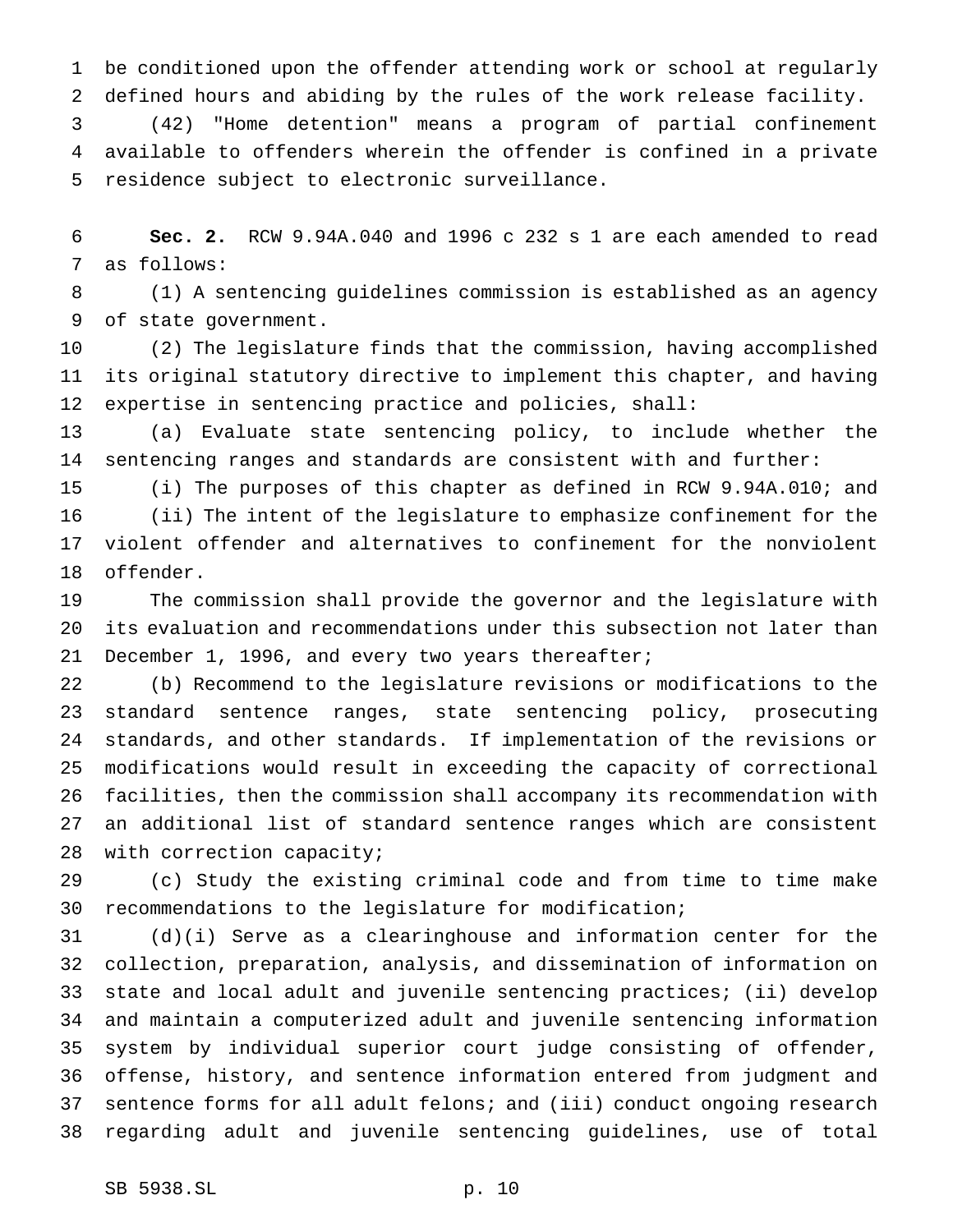confinement and alternatives to total confinement, plea bargaining, and other matters relating to the improvement of the adult criminal justice system and the juvenile justice system;

 (e) Assume the powers and duties of the juvenile disposition standards commission after June 30, 1996;

 (f) Evaluate the effectiveness of existing disposition standards and related statutes in implementing policies set forth in RCW 13.40.010 generally, specifically review the guidelines relating to the confinement of minor and first offenders as well as the use of diversion, and review the application of current and proposed juvenile sentencing standards and guidelines for potential adverse impacts on 12 the sentencing outcomes of racial and ethnic minority youth;

 (g) Solicit the comments and suggestions of the juvenile justice community concerning disposition standards, and make recommendations to the legislature regarding revisions or modifications of the standards in accordance with RCW 9.94A.045. The evaluations shall be submitted to the legislature on December 1 of each odd-numbered year. The department of social and health services shall provide the commission with available data concerning the implementation of the disposition standards and related statutes and their effect on the performance of the department's responsibilities relating to juvenile offenders, and with recommendations for modification of the disposition standards. The office of the administrator for the courts shall provide the commission with available data on diversion and dispositions of juvenile offenders under chapter 13.40 RCW; and

 (h) Not later than December 1, 1997, and at least every two years thereafter, based on available information, report to the governor and the legislature on:

(i) Racial disproportionality in juvenile and adult sentencing;

 (ii) The capacity of state and local juvenile and adult facilities and resources; and

(iii) Recidivism information on adult and juvenile offenders.

 (3) Each of the commission's recommended standard sentence ranges shall include one or more of the following: Total confinement, partial confinement, community supervision, community service, and a fine.

 (4) The standard sentence ranges of total and partial confinement under this chapter are subject to the following limitations:

 (a) If the maximum term in the range is one year or less, the minimum term in the range shall be no less than one-third of the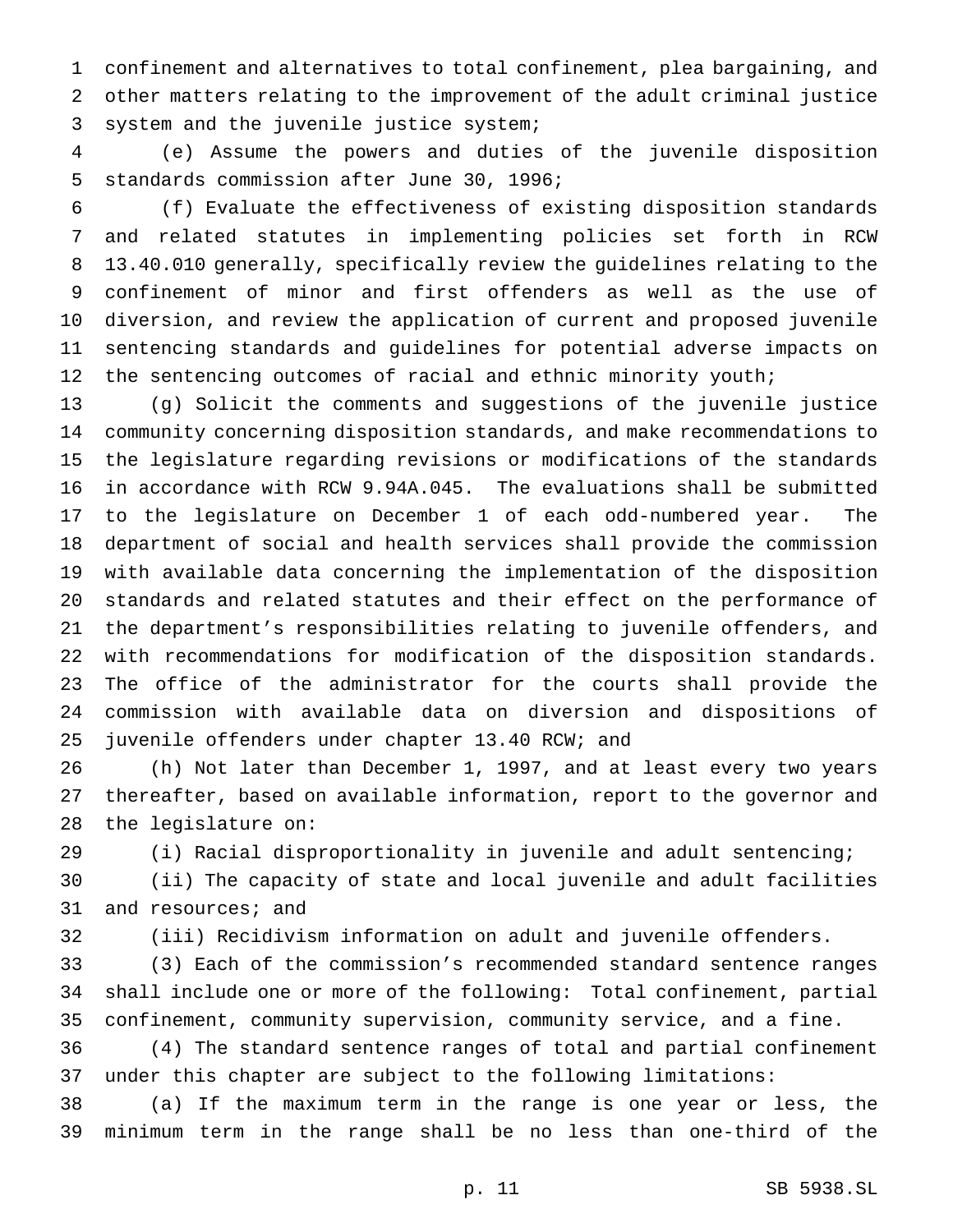maximum term in the range, except that if the maximum term in the range is ninety days or less, the minimum term may be less than one-third of the maximum; (b) If the maximum term in the range is greater than one year, the minimum term in the range shall be no less than seventy-five percent of the maximum term in the range, except that for murder in the second degree in seriousness category XIII under RCW 9.94A.310, the minimum 8 term in the range shall be no less than fifty percent of the maximum 9 term in the range; and (c) The maximum term of confinement in a range may not exceed the statutory maximum for the crime as provided in RCW 9A.20.021. (5) The commission shall exercise its duties under this section in conformity with chapter 34.05 RCW. **Sec. 3.** RCW 9.94A.310 and 1996 c 205 s 5 are each amended to read as follows: (1) TABLE 1 Sentencing Grid SERIOUSNESS 19 SCORE OFFENDER SCORE 20 9 or 21 0 1 2 3 4 5 6 7 8 more XV Life Sentence without Parole/Death Penalty XIV 23y4m 24y4m 25y4m 26y4m 27y4m 28y4m 30y4m 32y10m 36y 40y 240- 250- 261- 271- 281- 291- 312- 338- 370- 411- 320 333 347 361 374 388 416 450 493 548 XIII((12y 13y 14y 15y 16y 17y 19y 21y 25y 29y 123- 134- 144- 154- 165- 175- 195- 216- 257- 298- 31 164 178 192 205 219 233 260 288 342 397)) 14y4m 15y4m 16y2m 17y 17y11m 18y9m 20y5m 22y2m 25y7m 29y 123- 134- 144- 154- 165- 175- 195- 216- 257- 298- 220 234 244 254 265 275 295 316 357 397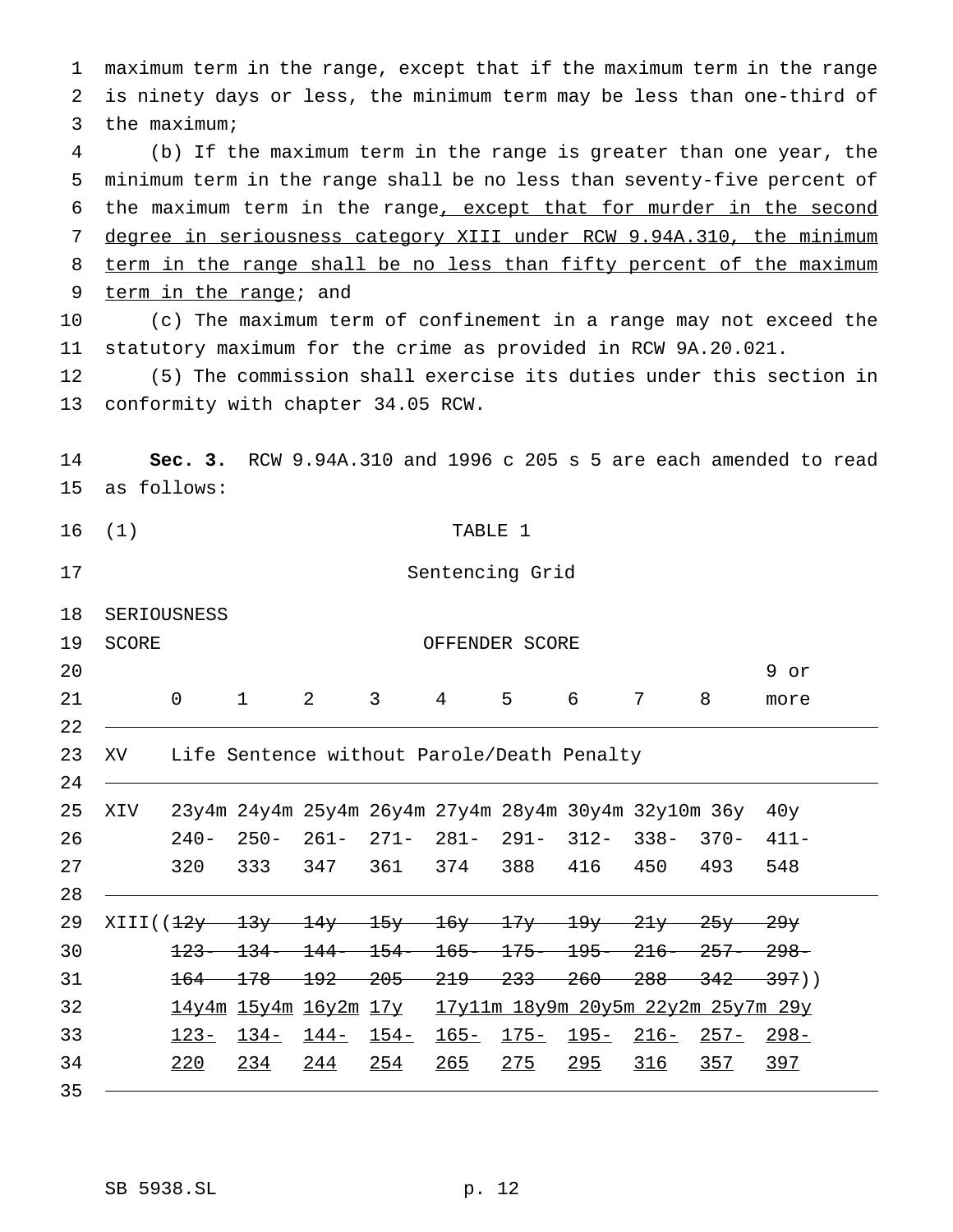| 1                   | XII  | 9y              |                |          |         |           |         | 9y11m 10y9m 11y8m 12y6m 13y5m 15y9m 17y3m 20y3m 23y3m |         |                            |                                            |
|---------------------|------|-----------------|----------------|----------|---------|-----------|---------|-------------------------------------------------------|---------|----------------------------|--------------------------------------------|
| 2                   |      | $93 -$          | $102 -$        | $111 -$  | $120 -$ | $129 -$   | $138 -$ | $162 -$                                               | $178-$  | $209 -$                    | $240-$                                     |
| 3                   |      | 123             | 136            | 147      | 160     | 171       | 184     | 216                                                   | 236     | 277                        | 318                                        |
| $\overline{4}$<br>5 | ΧI   | 7y6m            | 8y4m           | 9y2m     |         |           |         |                                                       |         |                            | 9y11m 10y9m 11y7m 14y2m 15y5m 17y11m 20y5m |
| 6                   |      | $78 -$          | $86 -$         | $95 -$   | $102 -$ | $111 -$   | $120 -$ | $146 -$                                               | $159 -$ | $185 -$                    | $210-$                                     |
| 7                   |      | 102             | 114            | 125      | 136     | 147       | 158     | 194                                                   | 211     | 245                        | 280                                        |
| 8                   |      |                 |                |          |         |           |         |                                                       |         |                            |                                            |
| 9                   | X    | 5y              | 5y6m           | бу       | бубт    | 7у        | 7y6m    | 9y6m                                                  |         | $10y$ 6m $12y$ 6m $14y$ 6m |                                            |
| 10                  |      | $51 -$          | $57 -$         | $62 -$   | $67 -$  | $72 -$    | $77 -$  | $98 -$                                                | $108 -$ | $129 -$                    | $149-$                                     |
| 11                  |      | 68              | 75             | 82       | 89      | 96        | 102     | 130                                                   | 144     | 171                        | 198                                        |
| 12<br>13            | ΙX   | 3y              | 3y6m           | 4y       | 4y6m    | 5y        | 5y6m    | 7y6m                                                  | 8y6m    |                            | $10y6m$ $12y6m$                            |
| 14                  |      | $31 -$          | $36 -$         | $41 -$   | $46 -$  | $51 -$    | $57 -$  | $77 -$                                                | $87 -$  | $108 -$                    | $129 -$                                    |
| 15                  |      | 41              | 48             | 54       | 61      | 68        | 75      | 102                                                   | 116     | 144                        | 171                                        |
| 16                  |      |                 |                |          |         |           |         |                                                       |         |                            |                                            |
| 17                  | VIII | 2y              | 2y6m           | 3y       | 3y6m    | $4$ y     | $4y$ 6m | бу6m                                                  | 7y6m    | $8y$ 6m                    | $10y$ 6m                                   |
| 18                  |      | $21 -$          | $26 -$         | $31 -$   | $36 -$  | $41 -$    | $46 -$  | $67 -$                                                | $77 -$  | $87 -$                     | $108 -$                                    |
| 19                  |      | 27              | 34             | 41       | 48      | 54        | 61      | 89                                                    | 102     | 116                        | 144                                        |
| 20<br>21            | VII  | 18 <sub>m</sub> | 2y             | 2y6m     | 3y      | 3y6m      | $4$ y   | 5у6m                                                  | бу6m    | 7y6m                       | $8y$ 6m                                    |
| 22                  |      | $15 -$          | $21 -$         | $26 -$   | $31 -$  | $36 -$    | $41 -$  | $57 -$                                                | $67 -$  | $77 -$                     | $87 -$                                     |
| 23                  |      | 20              | 27             | 34       | 41      | 48        | 54      | 75                                                    | 89      | 102                        | 116                                        |
| 24<br>25            | VI   | 13m             | 18m            | 2y       | 2y6m    | 3y        | 3y6m    | 4y6m                                                  | 5у6m    | бубm                       | 7y6m                                       |
| 26                  |      | $12 + -$        | $15 -$         | $21 -$   | $26 -$  | $31 -$    | $36 -$  | $46 -$                                                | $57 -$  | $67 -$                     | $77-$                                      |
| 27                  |      | 14              | 20             | 27       | 34      | 41        | 48      | 61                                                    | 75      | 89                         | 102                                        |
| 28<br>29            | V    | 9m              | 13m            | 15m      | 18m     | 2y2m 3y2m |         | $4$ y                                                 | 5y      | бу                         | 7y                                         |
| 30                  |      | $6-$            | $12 + -$       | $13 -$   | $15 -$  | $22 -$    | $33 -$  | $41 -$                                                | $51 -$  | $62 -$                     | $72 -$                                     |
| 31                  |      | 12              | 14             | 17       | 20      | 29        | 43      | 54                                                    | 68      | 82                         | 96                                         |
| 32                  |      |                 |                |          |         |           |         |                                                       |         |                            |                                            |
| 33                  | IV   | бm              | 9m             | 13m      | 15m     | 18m       |         | 2y2m 3y2m 4y2m 5y2m                                   |         |                            | 6y2m                                       |
| 34                  |      | $3 -$           | $6-$           | $12 + -$ | $13 -$  | $15-$     | $22 -$  | $33 -$                                                | $43 -$  | $53 -$                     | $63 -$                                     |
| 35                  |      | 9               | 12             | 14       | 17      | 20        | 29      | 43                                                    | 57      | 70                         | 84                                         |
| 36<br>37            | III  | 2m              | 5 <sub>m</sub> | 8m       | 11m     | 14m       | 20m     | $2y2m$ $3y2m$ $4y2m$                                  |         |                            | 5y                                         |
| 38                  |      | $1 -$           | $3 -$          | $4-$     | $9-$    | $12 + -$  | $17 -$  | $22 -$                                                | $33 -$  | $43 -$                     | $51 -$                                     |
| 39                  |      | 3               | 8              | 12       | 12      | 16        | 22      | 29                                                    | 43      | 57                         | 68                                         |
|                     |      |                 |                |          |         |           |         |                                                       |         |                            |                                            |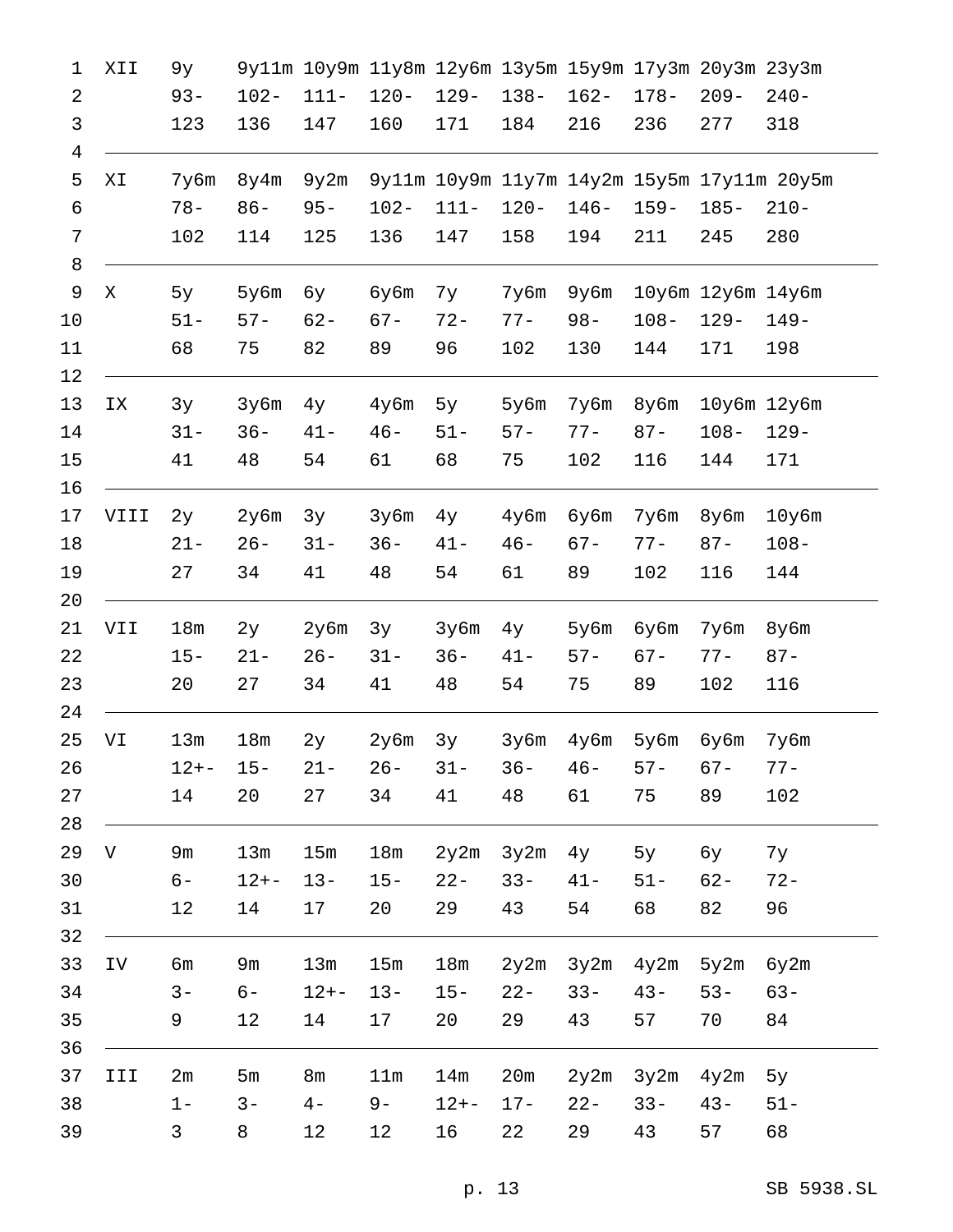|    | $2$ II |             | 4 <sub>m</sub>                    | бm             | 8m             | 13m            |            | 16m 20m 2y2m 3y2m 4y2m |            |                  |    |
|----|--------|-------------|-----------------------------------|----------------|----------------|----------------|------------|------------------------|------------|------------------|----|
| 3  |        | $0 - 90$ 2- |                                   | $3 -$          | $4-$           |                | $12+-$ 14- | $17-$                  |            | $22 - 33 - 43 -$ |    |
| 4  |        | Days        | $\overline{9}$<br>$6\overline{6}$ |                | 12             | 14             | 18         | 22                     | 29         | 43               | 57 |
| 5. |        |             |                                   |                |                |                |            |                        |            |                  |    |
|    | 6 I    |             |                                   | 3 <sub>m</sub> | 4 <sub>m</sub> | 5 <sub>m</sub> | 8m         | 13m                    | 16m        | $20m$ $2y2m$     |    |
| 7  |        |             | $0 - 60$ $0 - 90$ $2 -$           |                | $2 -$          | $3 -$          | $4-$       |                        | $12+-$ 14- | $17 - 22 -$      |    |
| 8  |        |             | Days Days 5                       |                | 6              | $8\degree$     | 12         | 14                     | 18         | 22               | 29 |
| 9  |        |             |                                   |                |                |                |            |                        |            |                  |    |

 NOTE: Numbers in the first horizontal row of each seriousness category 11 represent sentencing midpoints in years(y) and months(m). Numbers in the second and third rows represent presumptive sentencing ranges in months, or in days if so designated. 12+ equals one year and one day. (2) For persons convicted of the anticipatory offenses of criminal attempt, solicitation, or conspiracy under chapter 9A.28 RCW, the presumptive sentence is determined by locating the sentencing grid sentence range defined by the appropriate offender score and the seriousness level of the completed crime, and multiplying the range by 75 percent.

 (3) The following additional times shall be added to the presumptive sentence for felony crimes committed after July 23, 1995, if the offender or an accomplice was armed with a firearm as defined in RCW 9.41.010 and the offender is being sentenced for one of the crimes listed in this subsection as eligible for any firearm enhancements based on the classification of the completed felony crime. If the offender or an accomplice was armed with a firearm as defined in RCW 9.41.010 and the offender is being sentenced for an anticipatory offense under chapter 9A.28 RCW to commit one of the crimes listed in this subsection as eligible for any firearm enhancements, the following additional times shall be added to the presumptive sentence determined under subsection (2) of this section based on the felony crime of conviction as classified under RCW 9A.28.020:

 (a) Five years for any felony defined under any law as a class A felony or with a maximum sentence of at least twenty years, or both, and not covered under (f) of this subsection.

 (b) Three years for any felony defined under any law as a class B felony or with a maximum sentence of ten years, or both, and not covered under (f) of this subsection.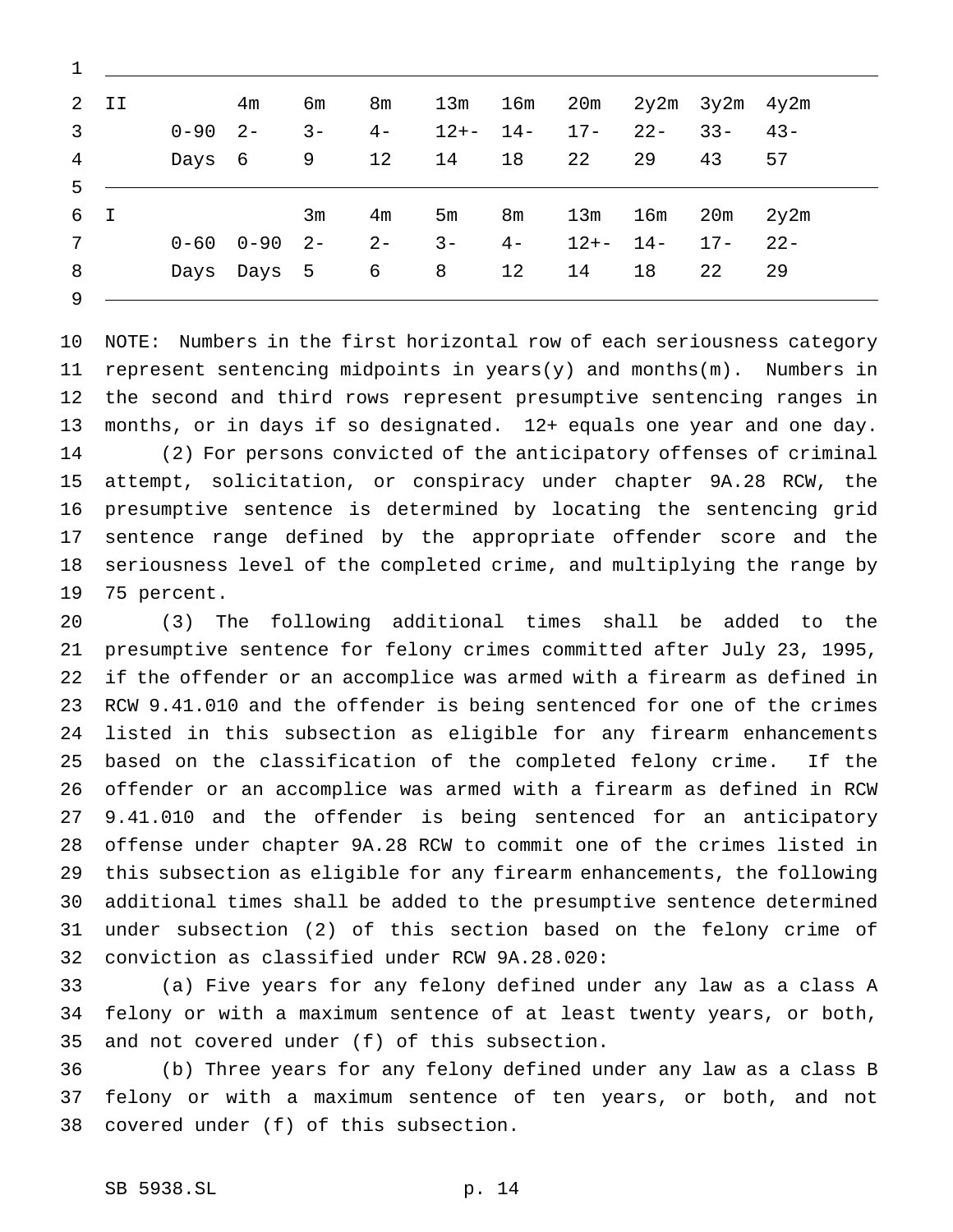(c) Eighteen months for any felony defined under any law as a class C felony or with a maximum sentence of five years, or both, and not covered under (f) of this subsection.

 (d) If the offender is being sentenced for any firearm enhancements under (a), (b), and/or (c) of this subsection and the offender has previously been sentenced for any deadly weapon enhancements after July 23, 1995, under (a), (b), and/or (c) of this subsection or subsection (4) (a), (b), and/or (c) of this section, or both, any and all firearm enhancements under this subsection shall be twice the amount of the enhancement listed.

 (e) Notwithstanding any other provision of law, any and all firearm enhancements under this section are mandatory, shall be served in total confinement, and shall not run concurrently with any other sentencing provisions.

 (f) The firearm enhancements in this section shall apply to all felony crimes except the following: Possession of a machine gun, possessing a stolen firearm, reckless endangerment in the first degree, theft of a firearm, unlawful possession of a firearm in the first and second degree, and use of a machine gun in a felony.

 (g) If the presumptive sentence under this section exceeds the statutory maximum for the offense, the statutory maximum sentence shall be the presumptive sentence unless the offender is a persistent offender as defined in RCW 9.94A.030.

 (4) The following additional times shall be added to the presumptive sentence for felony crimes committed after July 23, 1995, if the offender or an accomplice was armed with a deadly weapon as defined in this chapter other than a firearm as defined in RCW 9.41.010 and the offender is being sentenced for one of the crimes listed in this subsection as eligible for any deadly weapon enhancements based on the classification of the completed felony crime. If the offender or an accomplice was armed with a deadly weapon other than a firearm as defined in RCW 9.41.010 and the offender is being sentenced for an anticipatory offense under chapter 9A.28 RCW to commit one of the crimes listed in this subsection as eligible for any deadly weapon enhancements, the following additional times shall be added to the presumptive sentence determined under subsection (2) of this section based on the felony crime of conviction as classified under RCW 9A.28.020: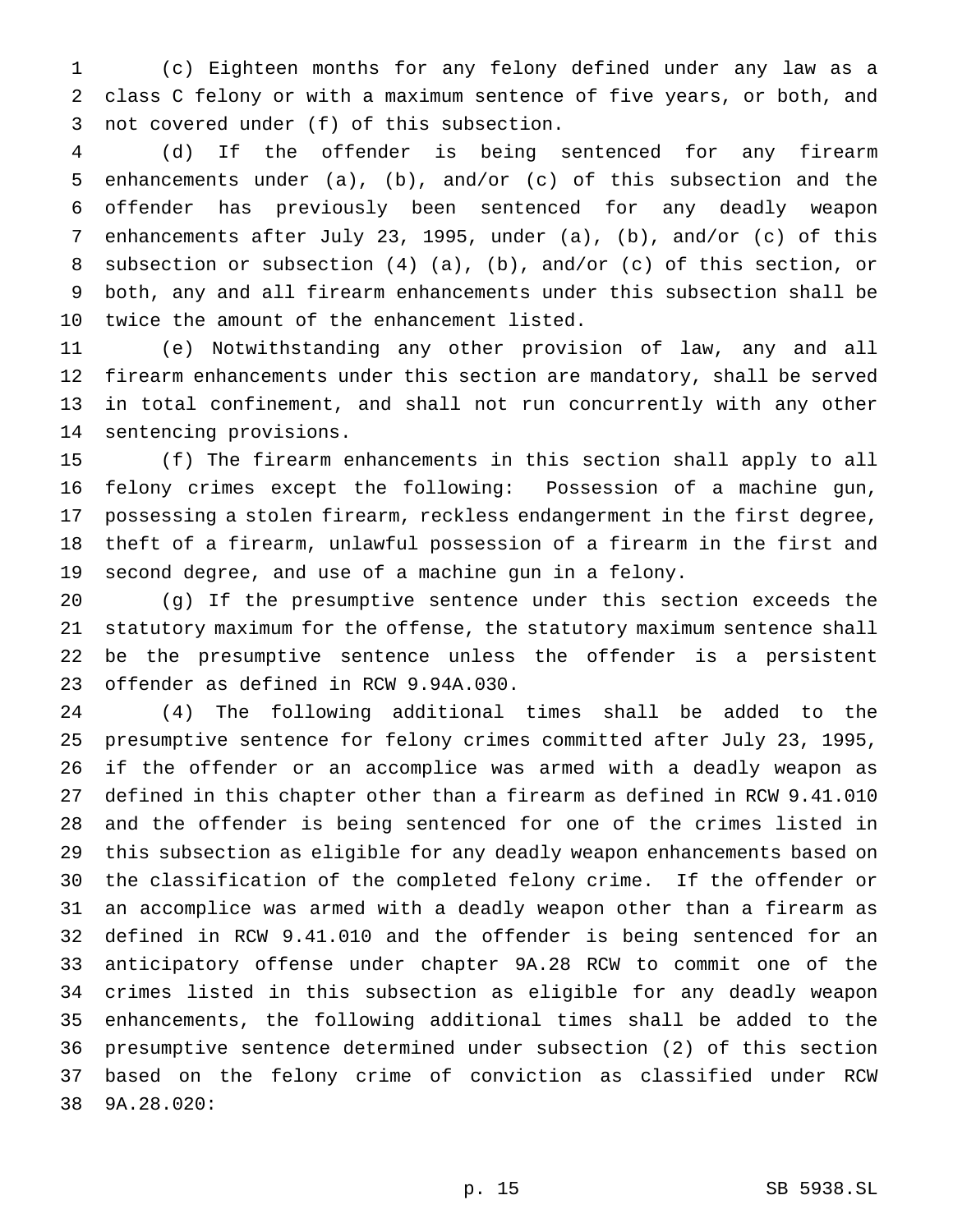(a) Two years for any felony defined under any law as a class A felony or with a maximum sentence of at least twenty years, or both, and not covered under (f) of this subsection.

 (b) One year for any felony defined under any law as a class B felony or with a maximum sentence of ten years, or both, and not covered under (f) of this subsection.

 (c) Six months for any felony defined under any law as a class C felony or with a maximum sentence of five years, or both, and not covered under (f) of this subsection.

 (d) If the offender is being sentenced under (a), (b), and/or (c) of this subsection for any deadly weapon enhancements and the offender has previously been sentenced for any deadly weapon enhancements after July 23, 1995, under (a), (b), and/or (c) of this subsection or subsection (3) (a), (b), and/or (c) of this section, or both, any and all deadly weapon enhancements under this subsection shall be twice the amount of the enhancement listed.

 (e) Notwithstanding any other provision of law, any and all deadly weapon enhancements under this section are mandatory, shall be served in total confinement, and shall not run concurrently with any other sentencing provisions.

 (f) The deadly weapon enhancements in this section shall apply to all felony crimes except the following: Possession of a machine gun, possessing a stolen firearm, reckless endangerment in the first degree, theft of a firearm, unlawful possession of a firearm in the first and second degree, and use of a machine gun in a felony.

 (g) If the presumptive sentence under this section exceeds the statutory maximum for the offense, the statutory maximum sentence shall be the presumptive sentence unless the offender is a persistent offender as defined in RCW 9.94A.030.

 (5) The following additional times shall be added to the presumptive sentence if the offender or an accomplice committed the offense while in a county jail or state correctional facility as that term is defined in this chapter and the offender is being sentenced for one of the crimes listed in this subsection. If the offender or an accomplice committed one of the crimes listed in this subsection while in a county jail or state correctional facility as that term is defined in this chapter, and the offender is being sentenced for an anticipatory offense under chapter 9A.28 RCW to commit one of the crimes listed in this subsection, the following additional times shall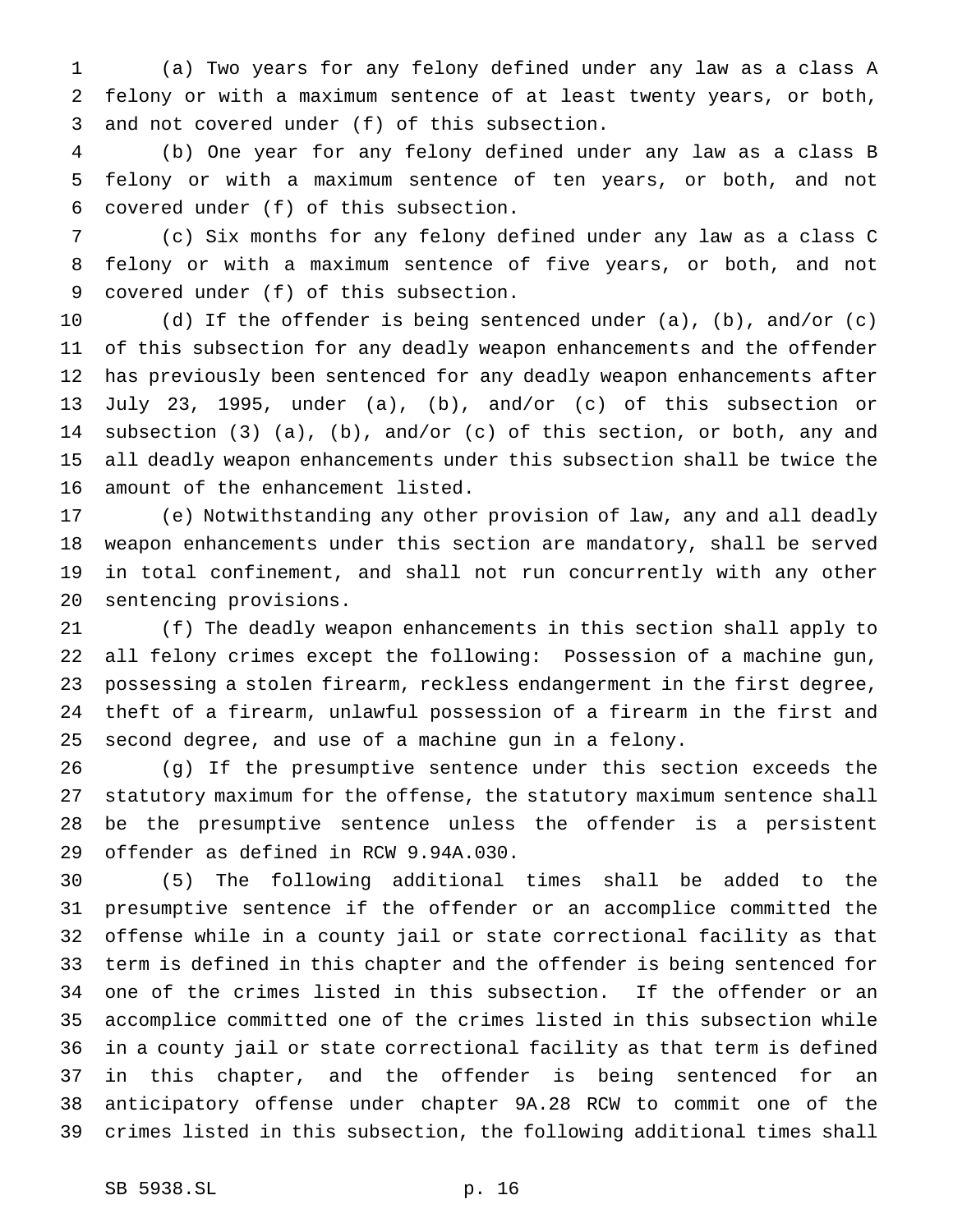be added to the presumptive sentence determined under subsection (2) of this section: (a) Eighteen months for offenses committed under RCW 69.50.401(a)(1) (i) or (ii) or 69.50.410; (b) Fifteen months for offenses committed under RCW 6 69.50.401(a)(1) (iii), (iv), and  $(v)$ ; (c) Twelve months for offenses committed under RCW 69.50.401(d). For the purposes of this subsection, all of the real property of a state correctional facility or county jail shall be deemed to be part of that facility or county jail. (6) An additional twenty-four months shall be added to the presumptive sentence for any ranked offense involving a violation of chapter 69.50 RCW if the offense was also a violation of RCW 69.50.435. **Sec. 4.** RCW 9.94A.320 and 1996 c 302 s 6, 1996 c 205 s 3, and 1996 c 36 s 2 are each reenacted and amended to read as follows: 16 TABLE 2 CRIMES INCLUDED WITHIN EACH SERIOUSNESS LEVEL XV Aggravated Murder 1 (RCW 10.95.020) XIV Murder 1 (RCW 9A.32.030) Homicide by abuse (RCW 9A.32.055) XIII Murder 2 (RCW 9A.32.050) XII Assault 1 (RCW 9A.36.011) Assault of a Child 1 (RCW 9A.36.120) XI Rape 1 (RCW 9A.44.040) Rape of a Child 1 (RCW 9A.44.073) Manslaughter 1 (RCW 9A.32.060) X Kidnapping 1 (RCW 9A.40.020) Rape 2 (RCW 9A.44.050) Rape of a Child 2 (RCW 9A.44.076) Child Molestation 1 (RCW 9A.44.083) Damaging building, etc., by explosion with threat to human being (RCW 70.74.280(1))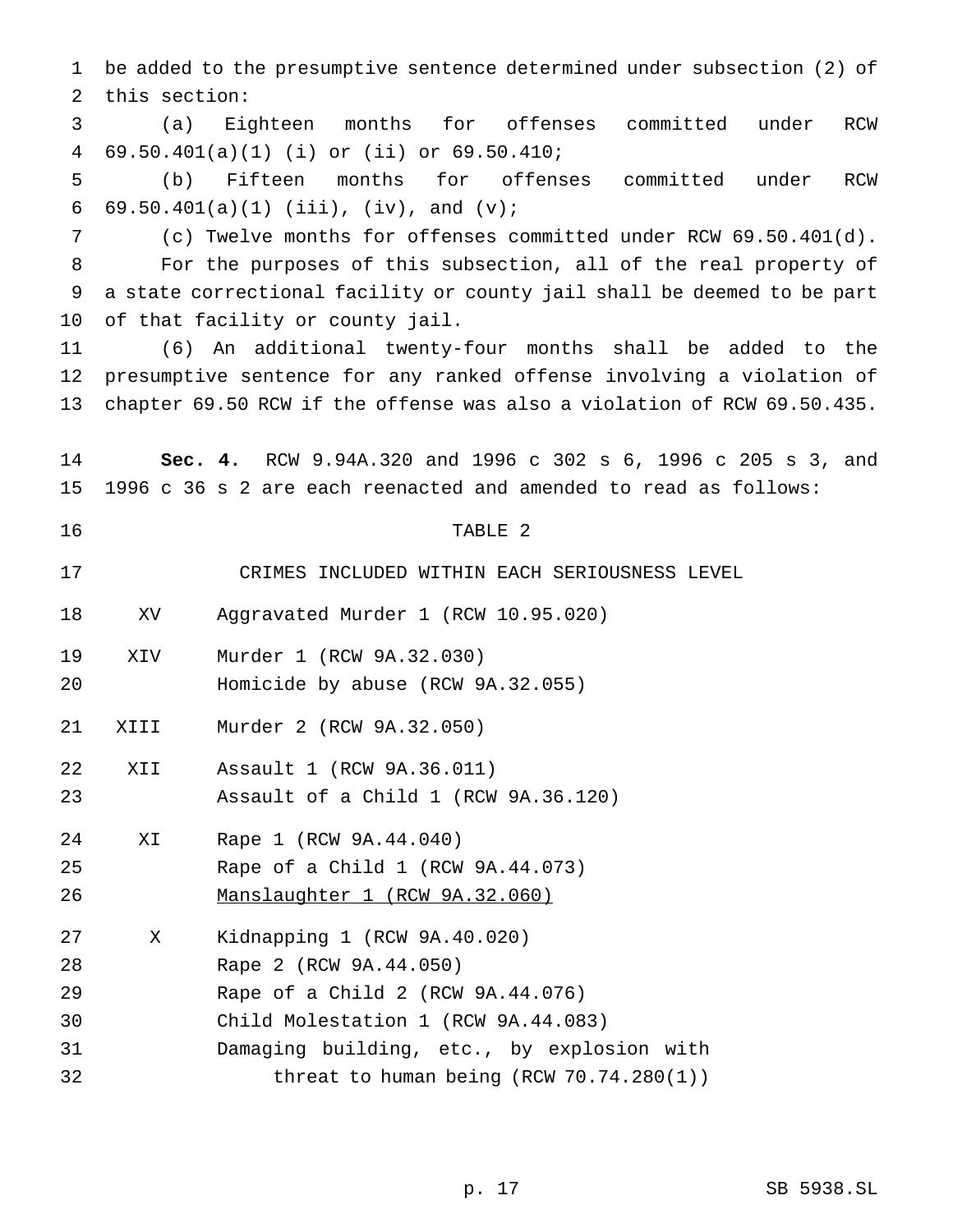| 1  |      | Over 18 and deliver heroin or narcotic from      |
|----|------|--------------------------------------------------|
| 2  |      | Schedule I or II to someone under 18             |
| 3  |      | (RCW 69.50.406)                                  |
| 4  |      | Leading Organized Crime (RCW $9A.82.060(1)(a)$ ) |
| 5  | IX   | Assault of a Child 2 (RCW 9A.36.130)             |
| 6  |      | Robbery 1 (RCW 9A.56.200)                        |
| 7  |      | ((Manslaughter 1 (RCW 9A.32.060)))               |
| 8  |      | Explosive devices prohibited (RCW 70.74.180)     |
| 9  |      | Indecent Liberties (with forcible compulsion)    |
| 10 |      | (RCW 9A.44.100(1)(a))                            |
| 11 |      | Endangering life and property by explosives      |
| 12 |      | with threat to human<br>being<br>(RCW            |
| 13 |      | 70.74.270)                                       |
| 14 |      | Over 18 and deliver narcotic from Schedule       |
| 15 |      | III, IV, or V or a nonnarcotic from              |
| 16 |      | Schedule I-V to someone under 18 and 3           |
| 17 |      | years junior (RCW 69.50.406)                     |
| 18 |      | Controlled Substance Homicide (RCW 69.50.415)    |
| 19 |      | Sexual Exploitation (RCW 9.68A.040)              |
| 20 |      | Inciting Criminal Profiteering<br>(RCW           |
| 21 |      | 9A.82.060(1)(b)                                  |
| 22 |      | Vehicular Homicide, by being under<br>the        |
| 23 |      | influence of intoxicating liquor or any          |
| 24 |      | drug (RCW 46.61.520)                             |
| 25 | VIII | Arson 1 (RCW 9A.48.020)                          |
| 26 |      | Promoting Prostitution 1 (RCW 9A.88.070)         |
| 27 |      | for profit (controlled or<br>Selling             |
| 28 |      | counterfeit) any controlled substance            |
| 29 |      | (RCW 69.50.410)                                  |
| 30 |      | Manufacture, deliver, or possess with intent     |
| 31 |      | to deliver heroin or cocaine<br>(RCW             |
| 32 |      | 69.50.401(a)(1)(i)                               |
| 33 |      | Manufacture, deliver, or possess with intent     |
| 34 |      | deliver methamphetamine<br>to<br>(RCW            |
| 35 |      | 69.50.401(a)(1)(ii)                              |
| 36 |      | Possession of ephedrine or pseudoephedrine       |
| 37 |      | intent to manufacture<br>with                    |
| 38 |      | methamphetamine (RCW 69.50.440)                  |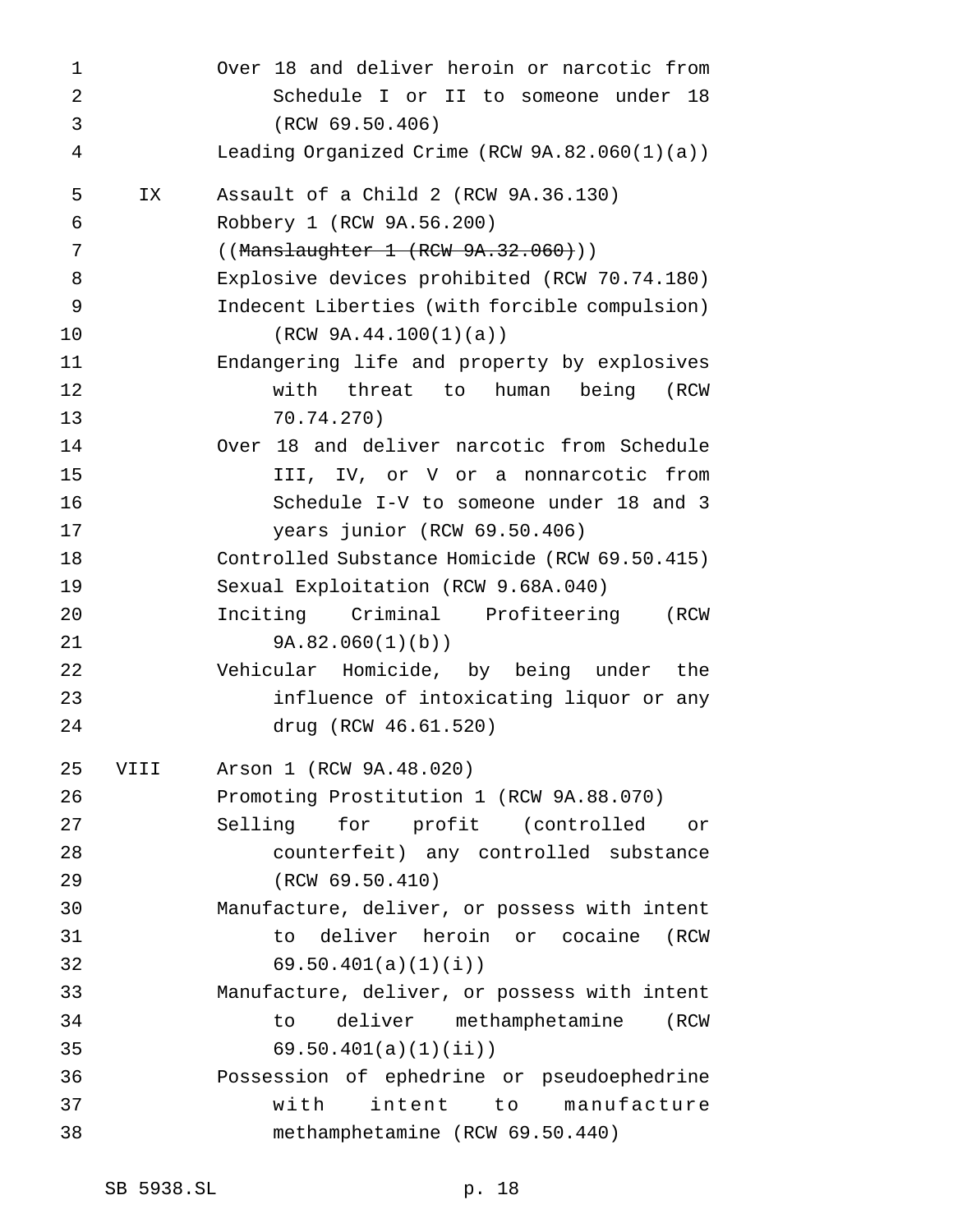Vehicular Homicide, by the operation of any vehicle in a reckless manner (RCW 46.61.520) Manslaughter 2 (RCW 9A.32.070) VII Burglary 1 (RCW 9A.52.020) Vehicular Homicide, by disregard for the safety of others (RCW 46.61.520) Introducing Contraband 1 (RCW 9A.76.140) Indecent Liberties (without forcible compulsion) (RCW 9A.44.100(1) (b) and (c)) Child Molestation 2 (RCW 9A.44.086) Dealing in depictions of minor engaged in sexually explicit conduct (RCW 9.68A.050) Sending, bringing into state depictions of minor engaged in sexually explicit conduct (RCW 9.68A.060) Involving a minor in drug dealing (RCW 69.50.401(f)) Reckless Endangerment 1 (RCW 9A.36.045) Unlawful Possession of a Firearm in the first degree (RCW 9.41.040(1)(a)) VI Bribery (RCW 9A.68.010) 25 ((Manslaughter 2 (RCW 9A.32.070)) Rape of a Child 3 (RCW 9A.44.079) Intimidating a Juror/Witness (RCW 9A.72.110, 9A.72.130) Damaging building, etc., by explosion with no threat to human being (RCW 70.74.280(2)) Endangering life and property by explosives with no threat to human being (RCW 70.74.270) Incest 1 (RCW 9A.64.020(1)) Manufacture, deliver, or possess with intent to deliver narcotics from Schedule I or II (except heroin or cocaine) (RCW 69.50.401(a)(1)(i))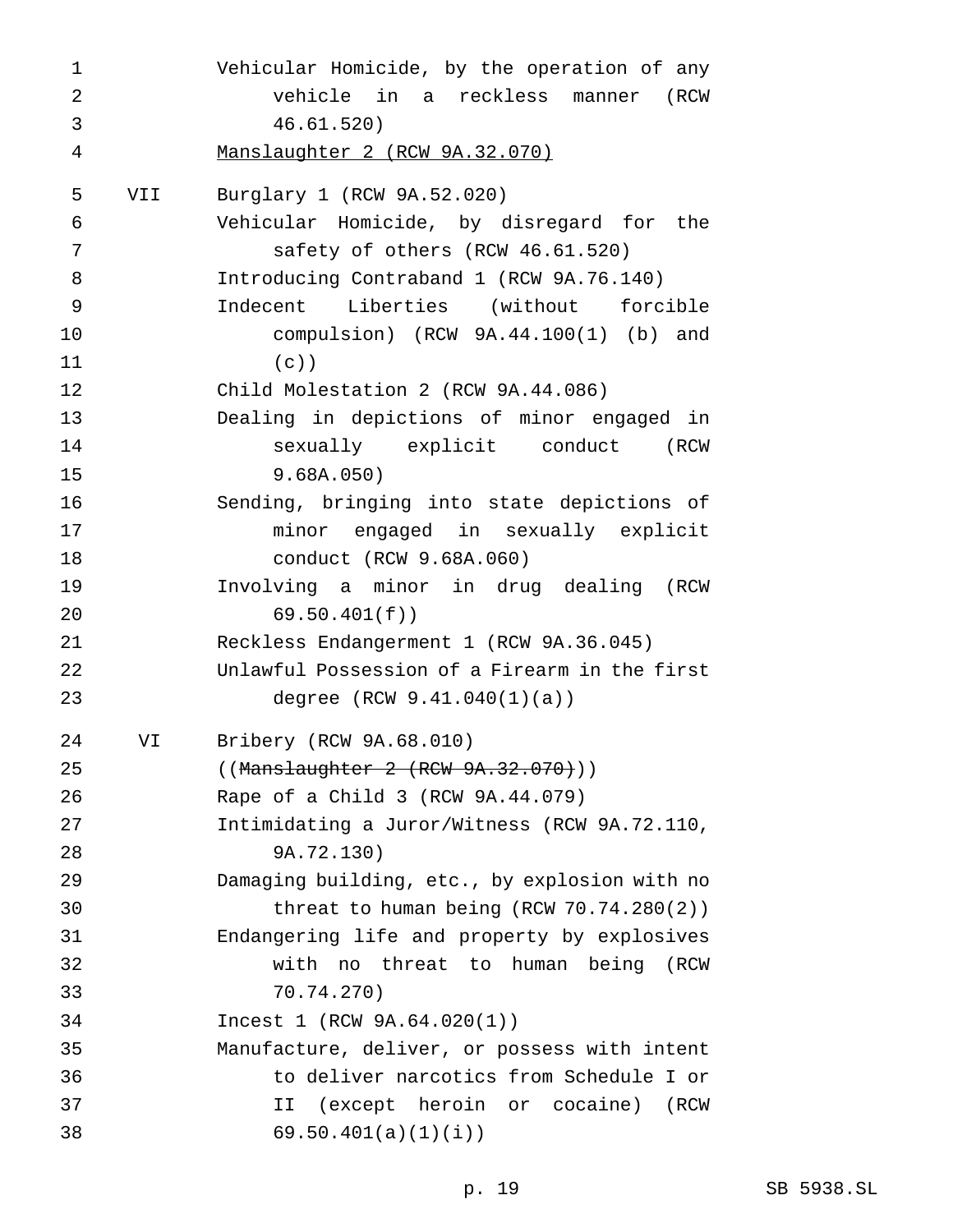Intimidating a Judge (RCW 9A.72.160) Bail Jumping with Murder 1 (RCW 9A.76.170(2)(a)) Theft of a Firearm (RCW 9A.56.300) V Persistent prison misbehavior (RCW 9.94.070) Criminal Mistreatment 1 (RCW 9A.42.020) Abandonment of dependent person 1 (RCW 9A.42.060) Rape 3 (RCW 9A.44.060) Sexual Misconduct with a Minor 1 (RCW 9A.44.093) Child Molestation 3 (RCW 9A.44.089) Kidnapping 2 (RCW 9A.40.030) Extortion 1 (RCW 9A.56.120) Incest 2 (RCW 9A.64.020(2)) Perjury 1 (RCW 9A.72.020) Extortionate Extension of Credit (RCW 9A.82.020) Advancing money or property for extortionate extension of credit (RCW 9A.82.030) Extortionate Means to Collect Extensions of Credit (RCW 9A.82.040) Rendering Criminal Assistance 1 (RCW 9A.76.070) Bail Jumping with class A Felony (RCW 9A.76.170(2)(b)) Sexually Violating Human Remains (RCW 9A.44.105) Delivery of imitation controlled substance by person eighteen or over to person under eighteen (RCW 69.52.030(2)) Possession of a Stolen Firearm (RCW 9A.56.310) IV Residential Burglary (RCW 9A.52.025) Theft of Livestock 1 (RCW 9A.56.080) Robbery 2 (RCW 9A.56.210) Assault 2 (RCW 9A.36.021) Escape 1 (RCW 9A.76.110)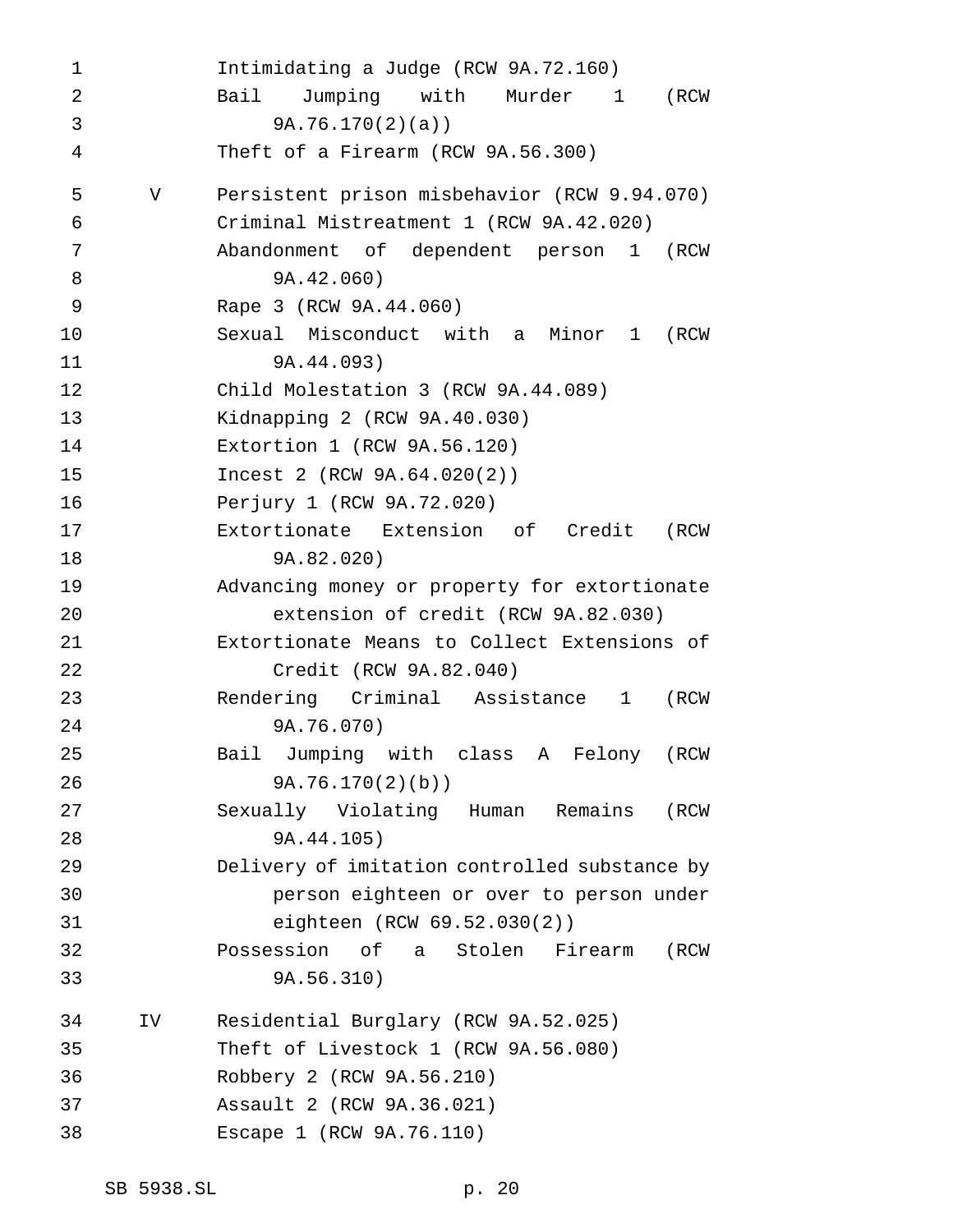Arson 2 (RCW 9A.48.030) Commercial Bribery (RCW 9A.68.060) Bribing a Witness/Bribe Received by Witness (RCW 9A.72.090, 9A.72.100) Malicious Harassment (RCW 9A.36.080) Threats to Bomb (RCW 9.61.160) Willful Failure to Return from Furlough (RCW 72.66.060) Hit and Run -- Injury Accident (RCW 46.52.020(4)) 11 Hit and Run with Vessel -- Injury Accident (RCW 88.12.155(3)) Vehicular Assault (RCW 46.61.522) Manufacture, deliver, or possess with intent to deliver narcotics from Schedule III, IV, or V or nonnarcotics from Schedule I-V (except marijuana or methamphetamines) (RCW 69.50.401(a)(1) (iii) through (v)) Influencing Outcome of Sporting Event (RCW 9A.82.070) Use of Proceeds of Criminal Profiteering (RCW 9A.82.080 (1) and (2)) Knowingly Trafficking in Stolen Property (RCW 9A.82.050(2)) III Criminal Mistreatment 2 (RCW 9A.42.030) Abandonment of dependent person 2 (RCW 9A.42.070) Extortion 2 (RCW 9A.56.130) Unlawful Imprisonment (RCW 9A.40.040) Assault 3 (RCW 9A.36.031) Assault of a Child 3 (RCW 9A.36.140) Custodial Assault (RCW 9A.36.100) Unlawful possession of firearm in the second degree (RCW 9.41.040(1)(b)) Harassment (RCW 9A.46.020) Promoting Prostitution 2 (RCW 9A.88.080) Willful Failure to Return from Work Release (RCW 72.65.070)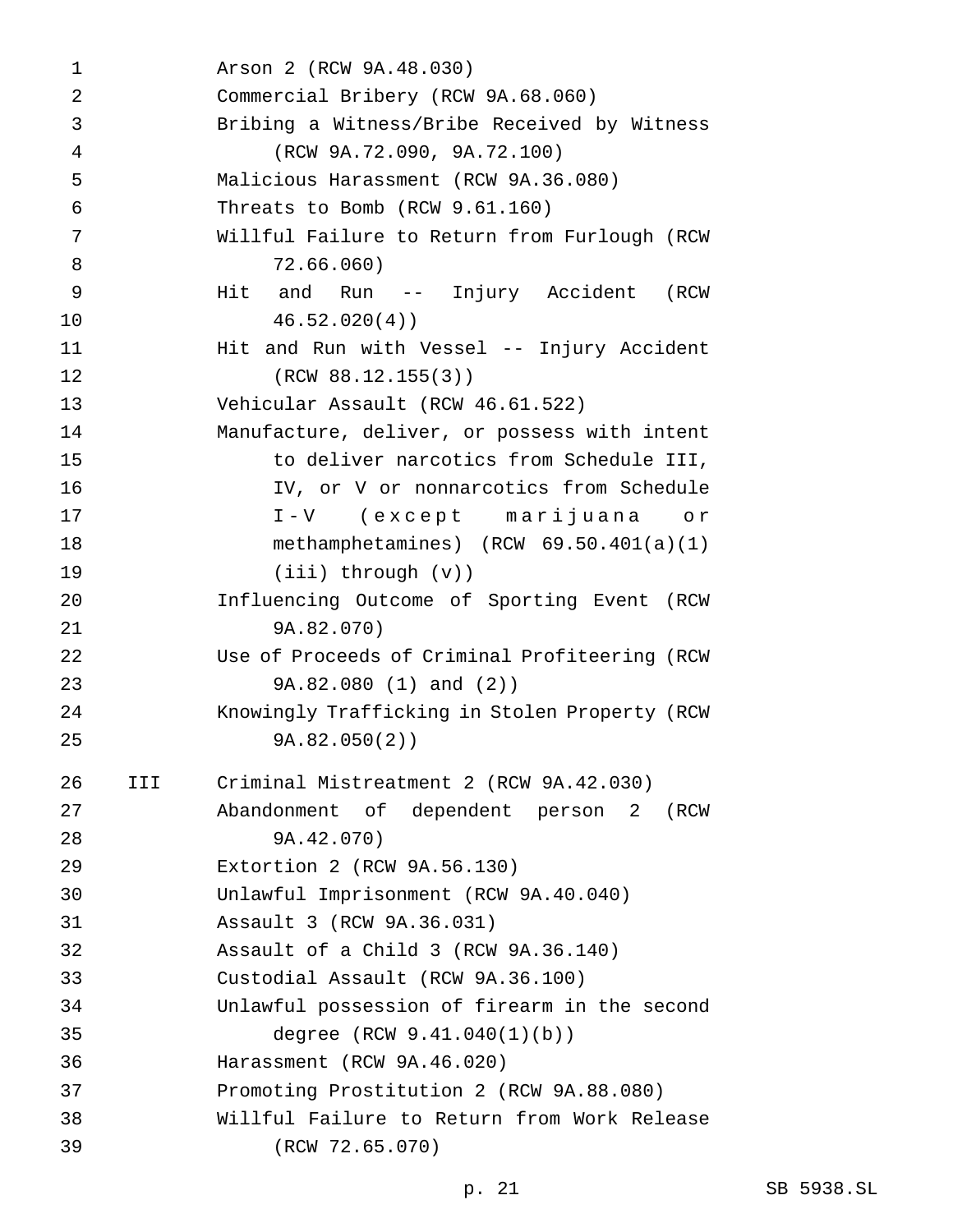Burglary 2 (RCW 9A.52.030) Introducing Contraband 2 (RCW 9A.76.150) Communication with a Minor for Immoral Purposes (RCW 9.68A.090) Patronizing a Juvenile Prostitute (RCW 9.68A.100) Escape 2 (RCW 9A.76.120) Perjury 2 (RCW 9A.72.030) Bail Jumping with class B or C Felony (RCW 9A.76.170(2)(c)) Intimidating a Public Servant (RCW 9A.76.180) Tampering with a Witness (RCW 9A.72.120) Manufacture, deliver, or possess with intent to deliver marijuana (RCW 69.50.401(a)(1)(iii)) Delivery of a material in lieu of a controlled substance (RCW 69.50.401(c)) Manufacture, distribute, or possess with intent to distribute an imitation controlled substance (RCW 69.52.030(1)) Recklessly Trafficking in Stolen Property (RCW 9A.82.050(1)) Theft of livestock 2 (RCW 9A.56.080) Securities Act violation (RCW 21.20.400) II Unlawful Practice of Law (RCW 2.48.180) Malicious Mischief 1 (RCW 9A.48.070) Possession of Stolen Property 1 (RCW 9A.56.150) Theft 1 (RCW 9A.56.030) Trafficking in Insurance Claims (RCW 48.30A.015) Unlicensed Practice of a Profession or Business (RCW 18.130.190(7)) Health Care False Claims (RCW 48.80.030) Possession of controlled substance that is either heroin or narcotics from Schedule I or II (RCW 69.50.401(d)) Possession of phencyclidine (PCP) (RCW 69.50.401(d))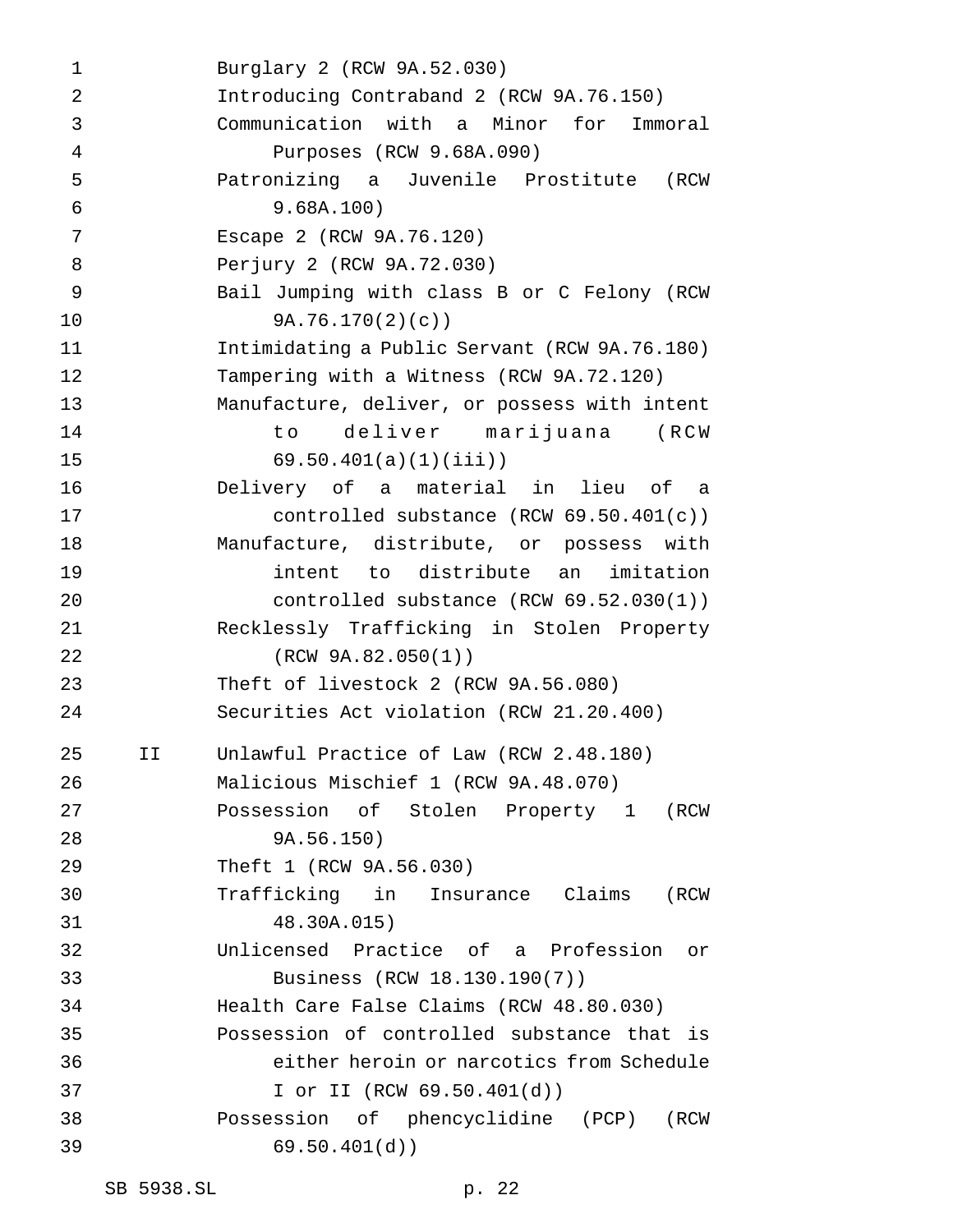Create, deliver, or possess a counterfeit controlled substance (RCW 69.50.401(b)) Computer Trespass 1 (RCW 9A.52.110) Escape from Community Custody (RCW 72.09.310) I Theft 2 (RCW 9A.56.040) Possession of Stolen Property 2 (RCW 9A.56.160) Forgery (RCW 9A.60.020) Taking Motor Vehicle Without Permission (RCW 9A.56.070) Vehicle Prowl 1 (RCW 9A.52.095) Attempting to Elude a Pursuing Police Vehicle (RCW 46.61.024) Malicious Mischief 2 (RCW 9A.48.080) Reckless Burning 1 (RCW 9A.48.040) Unlawful Issuance of Checks or Drafts (RCW 9A.56.060) Unlawful Use of Food Stamps (RCW 9.91.140 (2) and (3)) False Verification for Welfare (RCW 74.08.055) Forged Prescription (RCW 69.41.020) Forged Prescription for a Controlled Substance (RCW 69.50.403) Possess Controlled Substance that is a Narcotic from Schedule III, IV, or V or Non-narcotic from Schedule I-V (except phencyclidine) (RCW 69.50.401(d)) **Sec. 5.** RCW 9A.32.060 and 1975 1st ex.s. c 260 s 9A.32.060 are each amended to read as follows: (1) A person is guilty of manslaughter in the first degree when: (a) He recklessly causes the death of another person; or (b) He intentionally and unlawfully kills an unborn quick child by inflicting any injury upon the mother of such child. (2) Manslaughter in the first degree is a class ((B)) A felony.

 **Sec. 6.** RCW 9A.32.070 and 1975 1st ex.s. c 260 s 9A.32.070 are each amended to read as follows: